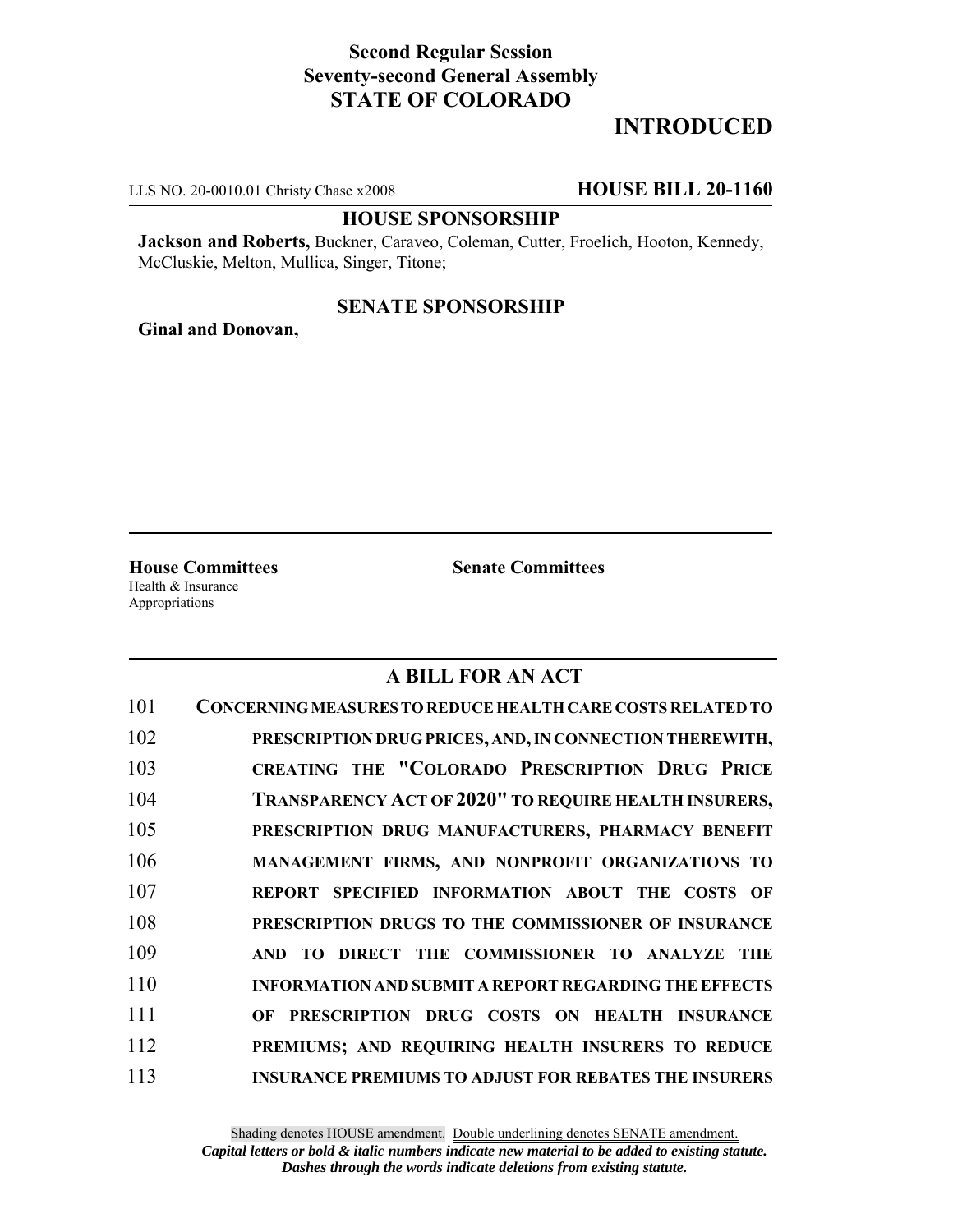#### **Bill Summary**

*(Note: This summary applies to this bill as introduced and does not reflect any amendments that may be subsequently adopted. If this bill passes third reading in the house of introduction, a bill summary that applies to the reengrossed version of this bill will be available at http://leg.colorado.gov.)*

**Section 1** of the bill enacts the "Colorado Prescription Drug Price TransparencyAct of 2020", which requires:

- ! Health insurers, starting in 2021, to submit to the commissioner of insurance (commissioner) information regarding prescription drugs covered under their health insurance plans that the health insurers paid for in the preceding calendar year, including information about rebates received from prescription drug manufacturers, a certification regarding how rebates were accounted for in insurance premiums, and a list of all pharmacy benefit management firms (PBMs) with whom they contract;
- ! Prescription drug manufacturers to notify the commissioner, state purchasers, health insurers, PBMs, pharmacies, and hospitals when the manufacturer, on or after January 1, 2021, increases the price of certain prescription drugs by more than specified amounts or introduces a new specialty drug in the commercial market; ! Prescription drug manufacturers, within 15 days after the end of each calendar quarter that starts on or after January 1, 2021, to provide specified information to the commissioner regarding the drugs about which the manufacturer notified purchasers;
- ! Health insurers or, if applicable, PBMs to annually report specified information to the commissioner regarding rebates and administrative fees received from manufacturers for prescription drugs they paid for in the prior calendar year and the average wholesale price paid for prescription drugs by individuals, small employers, and large employers enrolled in health plans issued by the health insurer or that contain prescription drug benefits managed or administered by the PBM; and
- ! Certain nonprofit organizations to compile and submit to the commissioner an annual report indicating the amount of each payment, donation, subsidy, or thing of value received by the nonprofit organization or its officers, employees, or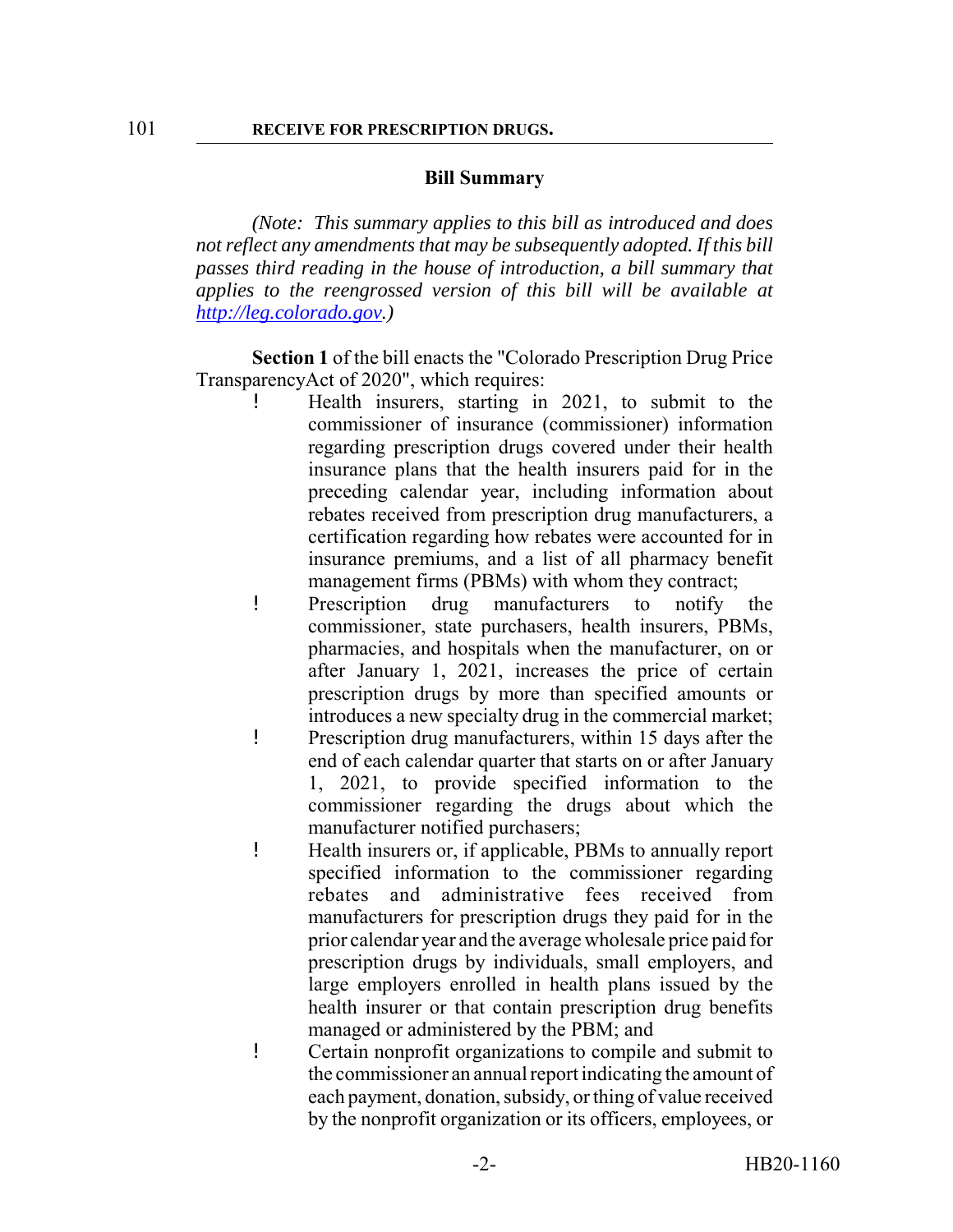board members from a prescription drug manufacturer, PBM, health insurer, or trade association and the percentage of the nonprofit organization's total gross income that is attributable to those payments, donations, subsidies, or things of value.

The commissioner is required to post the information received from health insurers, prescription drug manufacturers, PBMs, and nonprofit organizations on the division of insurance's website, excluding any information that the commissioner determines is proprietary. Additionally, the commissioner, or a disinterested third-party contractor, is to analyze the data reported by health insurers, prescription drug manufacturers, PBMs, and nonprofit organizations and other relevant information to determine the effect of prescription drug costs on health insurance premiums. The commissioner is to publish a report each year, submit the report to the governor and specified legislative committees, and present the report during annual "State Measurement for Accountable, Responsive, and Transparent (SMART) Government Act" hearings. The commissioner is authorized to adopt rules as necessary to implement the requirements of the bill.

Health insurers that fail to report the required data are subject to a fine of up to \$10,000 per day per report. Nonprofit organizations are subject to a fine of up to \$10,000 for failure to comply with reporting requirements.

**Section 2** specifies that failing to ensure that a PBM that a health insurer uses to manage or administer its prescription drug benefits is complying with reporting requirements constitutes an unfair method of competition and an unfair or deceptive act or practice in the business of insurance.

**Section 3** specifies that a PBM is an entity that manages or administers prescription drug benefits for a health insurer, either pursuant to a contract or as an entity associated with the health insurer.

Under **sections 4 and 5**, a prescription drug manufacturer that fails to notify purchasers or fails to report required data to the commissioner is subject to discipline by the state board of pharmacy, including a penalty of up to \$10,000 per day for each day the manufacturer fails to comply with the notice or reporting requirements. The commissioner is to report manufacturer violations to the state board of pharmacy.

**Section 6** requires a health insurer to reduce premiums for the health plans it issues or renews on or after January 1, 2022, to adjust for the rebates the health insurer received from prescription drug manufacturers in the previous plan year.

1 *Be it enacted by the General Assembly of the State of Colorado:*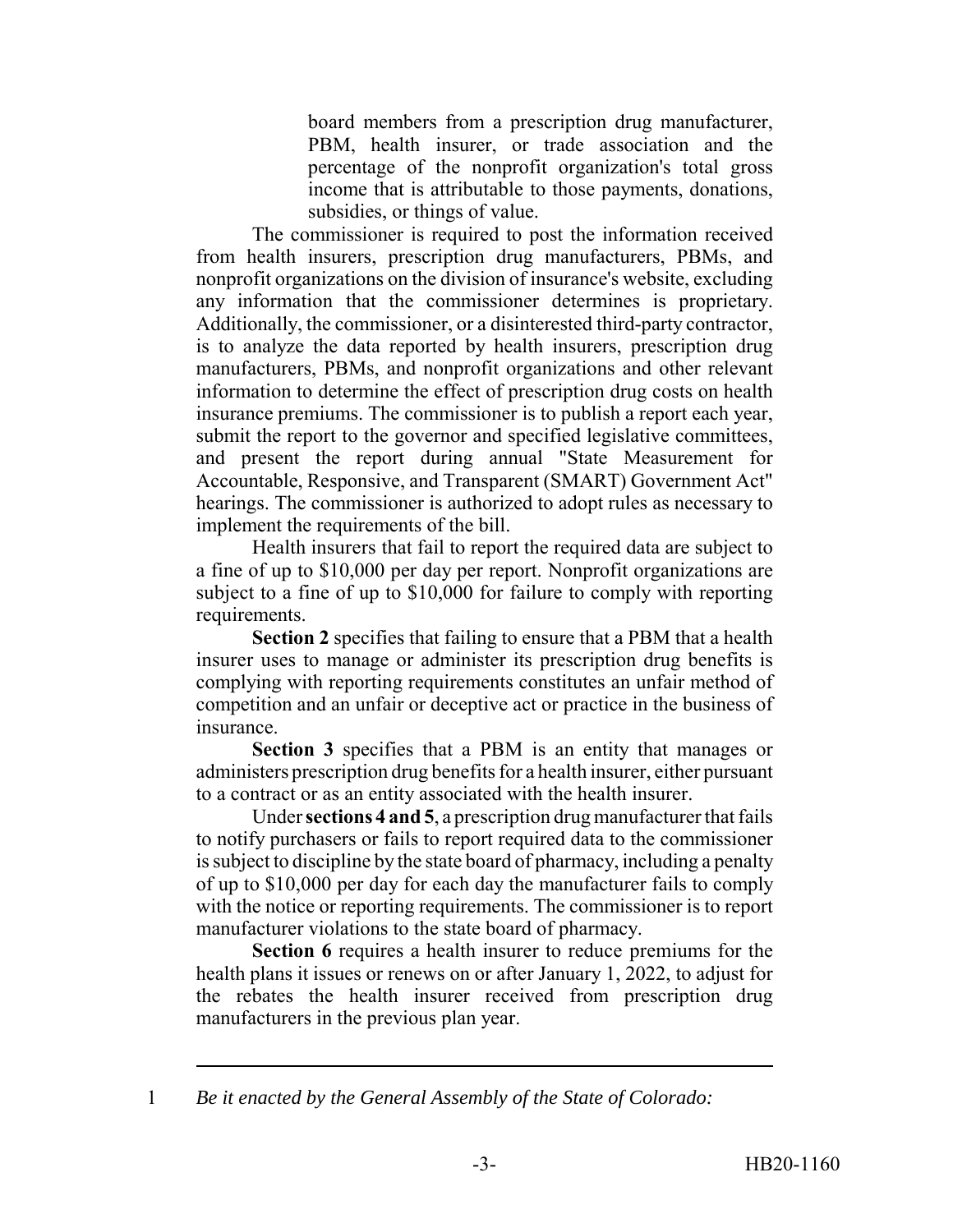| $\mathbf{1}$   | <b>SECTION 1.</b> In Colorado Revised Statutes, add part 12 to article |
|----------------|------------------------------------------------------------------------|
| $\overline{2}$ | 16 of title 10 as follows:                                             |
| 3              | PART <sub>12</sub>                                                     |
| $\overline{4}$ | PRESCRIPTION DRUG PRICE TRANSPARENCY                                   |
| 5              | 10-16-1201. Short title. THE SHORT TITLE OF THIS PART 12 IS THE        |
| 6              | "COLORADO PRESCRIPTION DRUG PRICE TRANSPARENCY ACT OF 2020".           |
| 7              | <b>Legislative declaration.</b> (1)<br>THE GENERAL<br>$10-16-1202.$    |
| 8              | ASSEMBLY FINDS AND DECLARES THAT THE STATE OF COLORADO HAS A           |
| 9              | SUBSTANTIAL PUBLIC INTEREST IN THE PRICE AND COST OF PRESCRIPTION      |
| 10             | DRUGS BECAUSE THE STATE IS A MAJOR PURCHASER OF PRESCRIPTION           |
| 11             | DRUGS THROUGH PUBLIC HEALTH CARE PROGRAMS, STATE AGENCIES, AND         |
| 12             | STATE EMPLOYEE GROUP BENEFIT PLANS. PRESCRIPTION DRUG PRICES AND       |
| 13             | COSTS ARE ALSO AN IMPORTANT ISSUE FOR COLORADANS, MANY OF WHOM         |
| 14             | ARE DIRECTLY AND NEGATIVELY AFFECTED BY HIGH PRESCRIPTION DRUG         |
| 15             | PRICES. THEREFORE, THE PURPOSE OF THIS PART 12 IS TO PROVIDE NOTICE    |
| 16             | AND DISCLOSURE OF INFORMATION RELATING TO THE COST AND PRICING         |
| 17             | OF PRESCRIPTION DRUGS IN ORDER TO PROVIDE ACCOUNTABILITY TO THE        |
| 18             | STATE AND TO ALL COLORADANS FOR PRESCRIPTION DRUG PRICING.             |
| 19             | (2) THE GENERAL ASSEMBLY FURTHER DECLARES THAT THIS PART               |
| 20             | 12 IS INTENDED TO CREATE TRANSPARENCY IN PRESCRIPTION DRUG             |
| 21             | PRICING AND DOES NOT:                                                  |
| 22             | (a) PRECLUDE A MANUFACTURER OF A PRESCRIPTION DRUG FROM                |
| 23             | MAKING PRICING DECISIONS REGARDING ITS PRESCRIPTION DRUGS,             |
| 24             | INCLUDING PRICE INCREASES; OR                                          |
| 25             | (b) PRECLUDE PURCHASERS, BOTH PUBLIC AND PRIVATE, AS WELL              |
| 26             | AS PHARMACY BENEFIT MANAGEMENT FIRMS, FROM NEGOTIATING                 |
| 27             | DISCOUNTS AND REBATES CONSISTENT WITH EXISTING STATE AND               |
|                |                                                                        |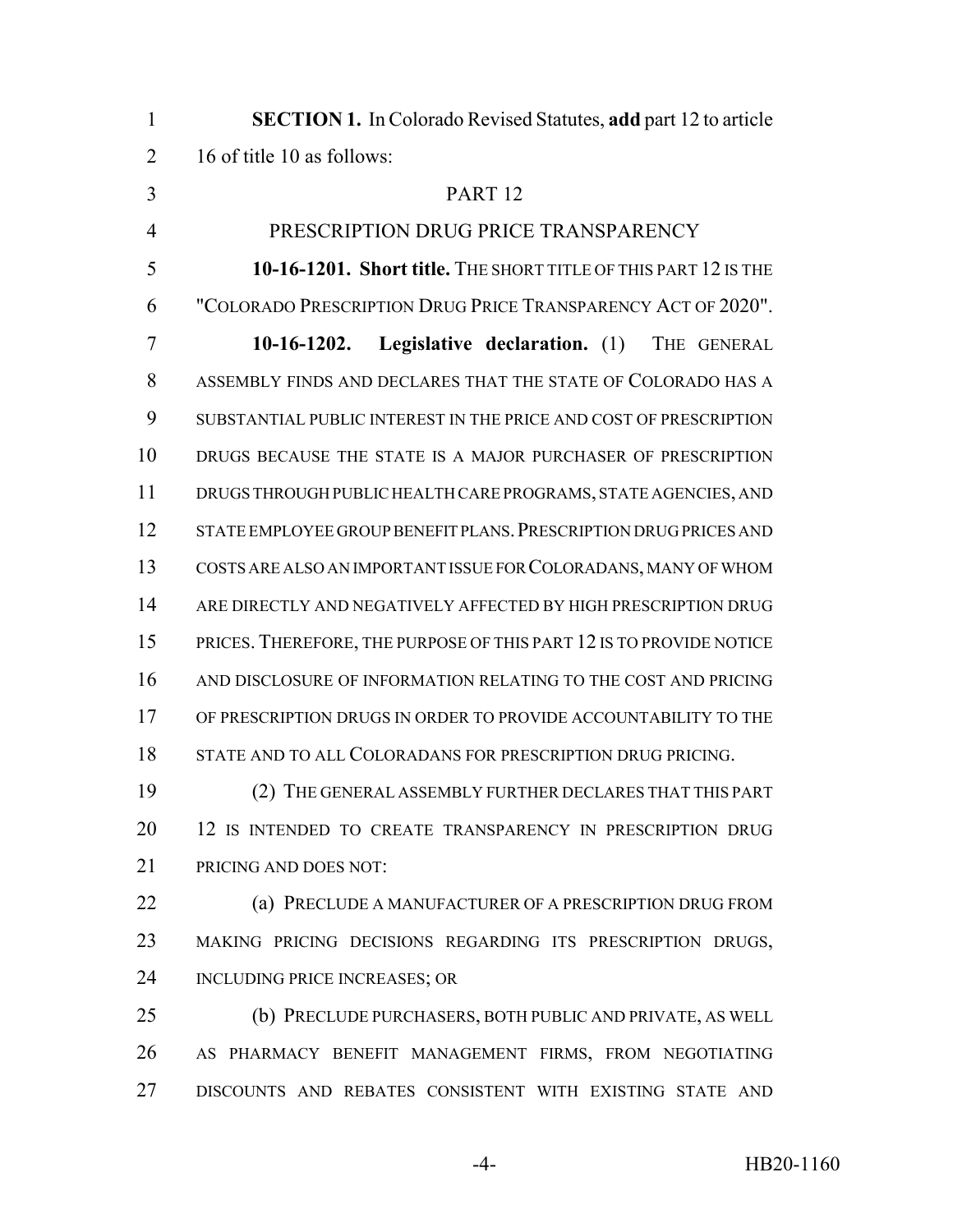FEDERAL LAW.

 **10-16-1203. Definitions.** AS USED IN THIS PART 12, UNLESS THE CONTEXT OTHERWISE REQUIRES:

 (1) "AVERAGE WHOLESALE PRICE" MEANS THE AVERAGE WHOLESALE PRICE OF A PRESCRIPTION DRUG AS DETERMINED AND PUBLISHED BY A NATIONALLY RECOGNIZED DRUG COMPENDIUM.

(2) "COURSE OF THERAPY" MEANS EITHER:

8 (a) THE RECOMMENDED DAILY DOSAGE UNITS OF A PRESCRIPTION DRUG FOR A THIRTY-DAY TREATMENT PURSUANT TO THE PACKAGE INSERT 10 FOR THE PRESCRIPTION DRUG AS APPROVED BY THE FDA; OR

 (b) THE RECOMMENDED DAILY DOSAGE UNITS OF A PRESCRIPTION DRUG FOR A NORMAL COURSE OF TREATMENT THAT IS LESS THAN THIRTY DAYS PURSUANT TO THE PACKAGE INSERT FOR THE PRESCRIPTION DRUG AS 14 APPROVED BY THE FDA.

 (3) "DISINTERESTED THIRD PARTY" MEANS AN ENTITY THAT HAS 16 NO FINANCIAL INTEREST IN, IS NOT EMPLOYED OR FUNDED BY, AND IS NOT OTHERWISE CONNECTED WITH ANY MANUFACTURER, HEALTH INSURER, PHARMACY BENEFIT MANAGEMENT FIRM, NONPROFIT ORGANIZATION THAT IS REQUIRED TO SUBMIT REPORTS TO THE COMMISSIONER PURSUANT TO SECTION 10-16-1208, OR OTHER PERSON THAT HAS A FINANCIAL INTEREST 21 IN THE OUTCOME OF THE ANALYSES OR REPORTS REQUIRED BY THIS PART 12.

 (4) "FDA" MEANS THE FEDERAL FOOD AND DRUG ADMINISTRATION.

- (5) "HEALTH INSURER" MEANS:
- (a) A CARRIER AS DEFINED IN SECTION 10-16-102 (8); AND
- (b) A CARRIER, AS DEFINED IN SECTION 24-50-603 (2), THAT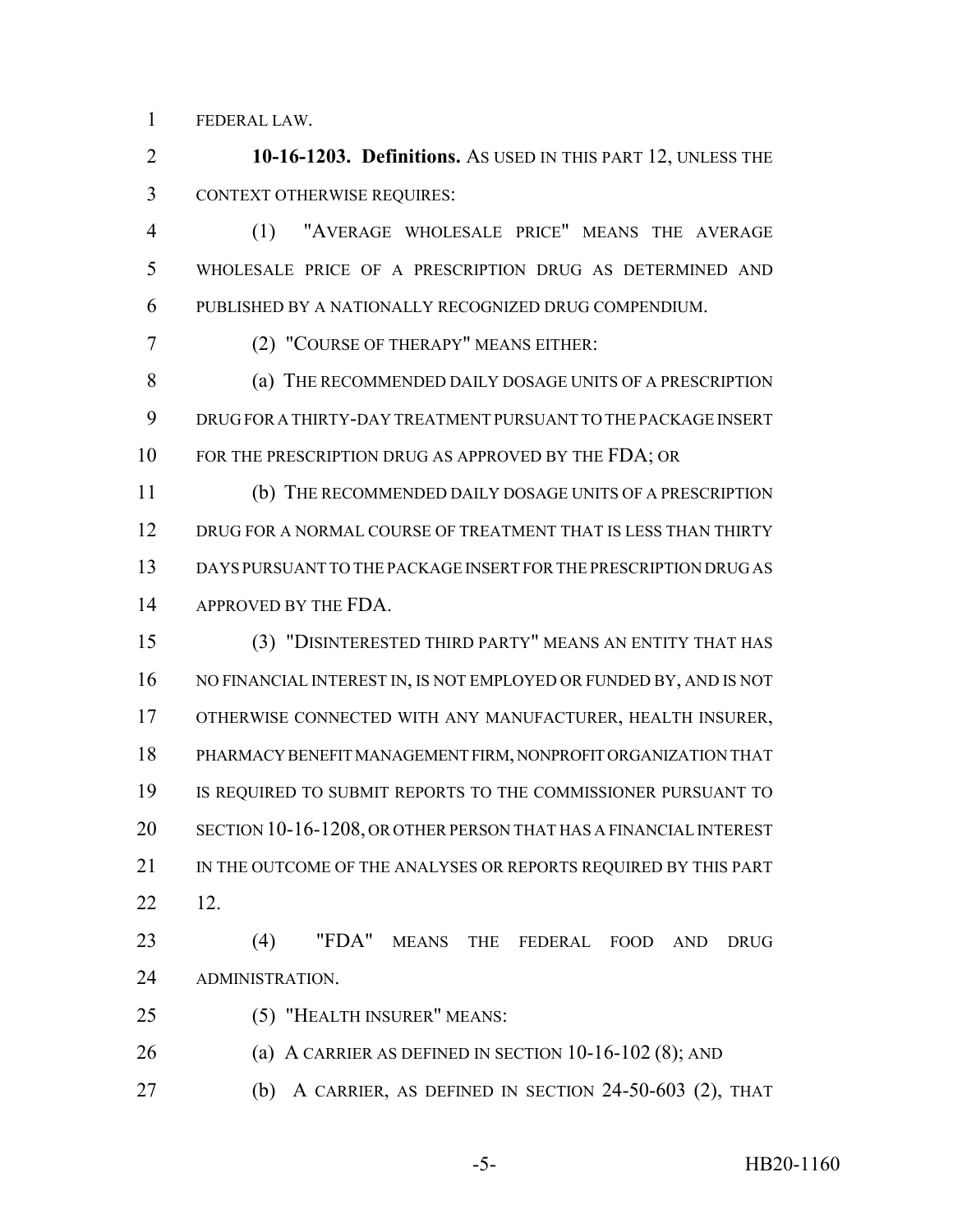PROVIDES OR ADMINISTERS A GROUP BENEFIT PLAN FOR STATE EMPLOYEES PURSUANT TO PART 6 OF ARTICLE 50 OF TITLE 24.

 (6) "LINE EXTENSION" MEANS, WITH RESPECT TO A PRESCRIPTION DRUG, A NEW OR AN ADDITIONAL FORMULATION OF THE PRESCRIPTION DRUG, SUCH AS AN EXTENDED RELEASE FORMULATION.

 (7) "MANUFACTURE" HAS THE SAME MEANING AS SPECIFIED IN SECTION 12-280-103 (26).

(8) "MANUFACTURER" MEANS:

 (a) A PERSON THAT MANUFACTURES A PRESCRIPTION DRUG THAT IS MADE AVAILABLE IN COLORADO; AND

 (b) A HOLDING COMPANY, PARENT COMPANY, OR OTHER AFFILIATE 12 OF A PERSON DESCRIBED IN SUBSECTION (8)(a) OF THIS SECTION.

 (9) "MEDICARE PART D PROGRAM" MEANS THE "MEDICARE PRESCRIPTION DRUG, IMPROVEMENT, AND MODERNIZATION ACT OF 2003",PUB.L.108-173, AS AMENDED, CODIFIED IN PART D OF TITLE XVIII OF THE "SOCIAL SECURITY ACT", 42 U.S.C. SEC. 1395w-101 ET SEQ.

 (10) "PHARMACY" MEANS ANY FACILITY, OUTLET, OR OTHER SETTING WHERE PRESCRIPTION DRUGS ARE DISPENSED TO PATIENTS AND THAT IS REQUIRED PURSUANT TO ARTICLE 280 OF TITLE 12 TO BE REGISTERED BY THE STATE BOARD OF PHARMACY. "PHARMACY" INCLUDES AN IN-STATE OR NONRESIDENT PRESCRIPTION DRUG OUTLET, AS DEFINED 22 IN SECTION 12-280-103 (43); AN OTHER OUTLET, AS DEFINED IN SECTION 12-280-103 (32); A HOSPITAL SATELLITE PHARMACY, AS DEFINED IN SECTION 12-280-103 (20); OR OTHER SETTING, INCLUDING A PRACTITIONER'S OFFICE OR CLINIC, WHERE A PRACTITIONER, AS DEFINED 26 IN SECTION 12-280-103 (40), DISPENSES PRESCRIPTION DRUGS TO PATIENTS 27 AS AUTHORIZED BY SECTION 12-280-120 (6).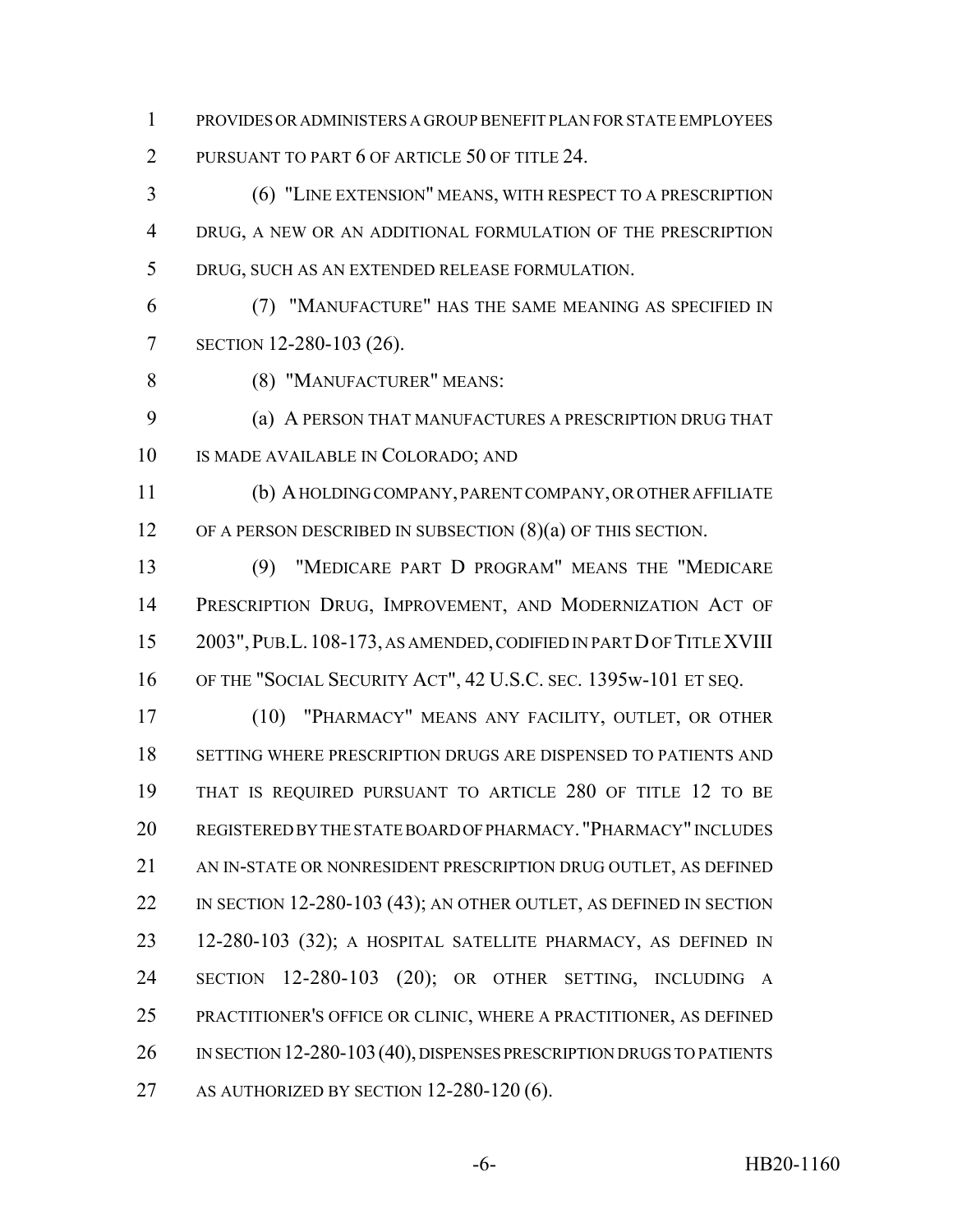(11) "PRESCRIPTION DRUG" HAS THE SAME MEANING AS SPECIFIED IN SECTION 12-280-103 (42).

 (12) "PRICE" MEANS THE WHOLESALE ACQUISITION COST AS DEFINED IN 42 U.S.C. SEC. 1395w-3a (c)(6)(B).

(13) "PURCHASER" MEANS:

 (a) THE DEPARTMENT OF HEALTH CARE POLICY AND FINANCING, THE DEPARTMENT OF CORRECTIONS, THE DEPARTMENT OF HUMAN SERVICES, AND ANY OTHER STATE DEPARTMENT THAT PURCHASES PRESCRIPTION DRUGS ON BEHALF OF THE STATE OR AN ENTITY ACTING ON BEHALF OF A STATE DEPARTMENT, INCLUDING A PHARMACY BENEFIT MANAGEMENT FIRM;

(b) A HEALTH INSURER;

(c) A PHARMACY BENEFIT MANAGEMENT FIRM;

(d) A PHARMACY; OR

(e) A HOSPITAL.

 (14) "REBATE" MEANS A REBATE, DISCOUNT, MARKET SHARE ALLOWANCE, REMUNERATION, COMPENSATION, OR OTHER PAYMENT OR PRICE CONCESSION PROVIDED BY A MANUFACTURER TO A PHARMACY BENEFIT MANAGEMENT FIRM OR HEALTH INSURER.

20 (15) "SPECIALTY DRUG" MEANS A PRESCRIPTION DRUG THAT MEETS THE THRESHOLD FOR A SPECIALTY DRUG UNDER THE MEDICARE PART D PROGRAM.

 **10-16-1204. Health insurer annual reports to commissioner - prescription drug costs - rules - penalty.** (1) STARTING IN 2021, A HEALTH INSURER DESCRIBED IN SECTION 10-16-1203 (5)(a) SHALL REPORT TO THE COMMISSIONER, CONTEMPORANEOUS WITH ITS RATE FILING PURSUANT TO SECTION 10-16-107 AND IN THE FORM AND MANNER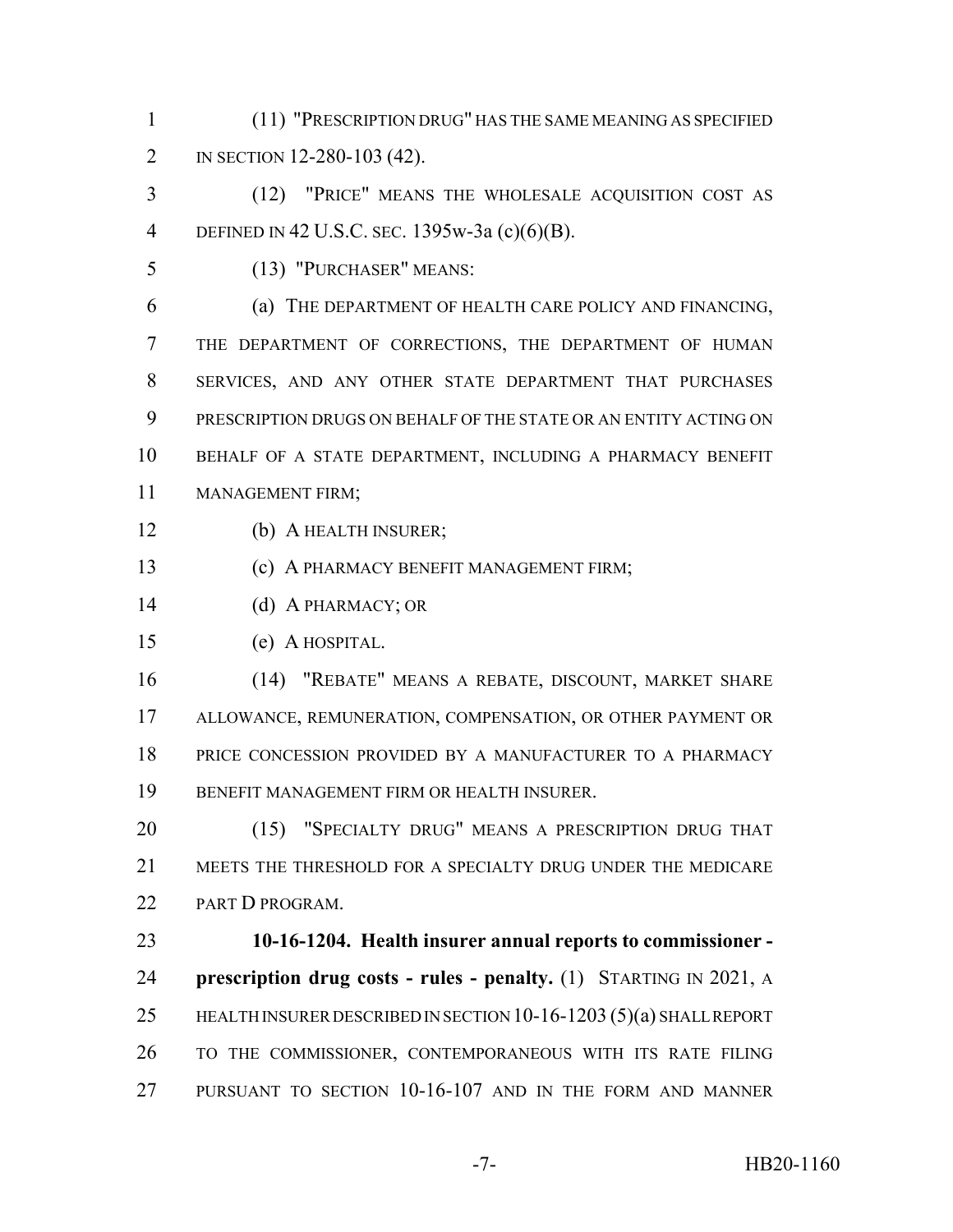SPECIFIED BY THE COMMISSIONER THAT ENSURES THE INFORMATION IS SEPARATED FROM THE RATE FILING INFORMATION, THE INFORMATION SPECIFIED IN SUBSECTION (2) OF THIS SECTION AND THE CERTIFICATION REQUIRED BY SUBSECTION (3) OF THIS SECTION. A HEALTH INSURER DESCRIBED IN SECTION 10-16-1203 (5)(b) SHALL FILE THE INFORMATION SPECIFIED IN SUBSECTION (2) OF THIS SECTION AND THE CERTIFICATION REQUIRED BY SUBSECTION (3) OF THIS SECTION WITH THE COMMISSIONER BY A DATE SPECIFIED BY THE COMMISSIONER THAT COINCIDES WITH RATE FILINGS FOR HEALTH INSURERS DESCRIBED IN SECTION 10-16-1203 (5)(a).

 (2) (a) FOR ALL COVERED PRESCRIPTION DRUGS DISPENSED AT A PHARMACY AND PAID FOR BY A HEALTH INSURER IN THIS STATE DURING THE IMMEDIATELY PRECEDING CALENDAR YEAR, INCLUDING GENERIC PRESCRIPTION DRUGS, BRAND-NAME PRESCRIPTION DRUGS, AND SPECIALTY DRUGS, THE HEALTH INSURER SHALL REPORT THE FOLLOWING INFORMATION IN A FORM AND MANNER AND WITH SPECIFIED DETAILS PRESCRIBED BY THE COMMISSIONER BY RULE:

 (I) THE TOP FIFTY PRESCRIPTION DRUGS, BY VOLUME, CALCULATED 18 BY UNIT, FOR WHICH THE HEALTH INSURER PAID;

 (II) THE FIFTY MOST COSTLY PRESCRIPTION DRUGS, BY TOTAL ANNUAL PLAN SPENDING, FOR WHICH THE HEALTH INSURER PAID;

**(III)** THE FIFTY PRESCRIPTION DRUGS PAID FOR BY THE HEALTH INSURER THAT ACCOUNTED FOR THE HIGHEST INCREASE IN TOTAL ANNUAL PLAN SPENDING WHEN COMPARED WITH THE TOTAL ANNUAL PLAN SPENDING FOR THE SAME PRESCRIPTION DRUGS IN THE YEAR IMMEDIATELY PRECEDING THE YEAR FOR WHICH THE INFORMATION IS REPORTED;

 (IV) THE FIFTY PRESCRIPTION DRUGS THAT CAUSED THE GREATEST INCREASE IN THE HEALTH INSURER'S PREMIUMS;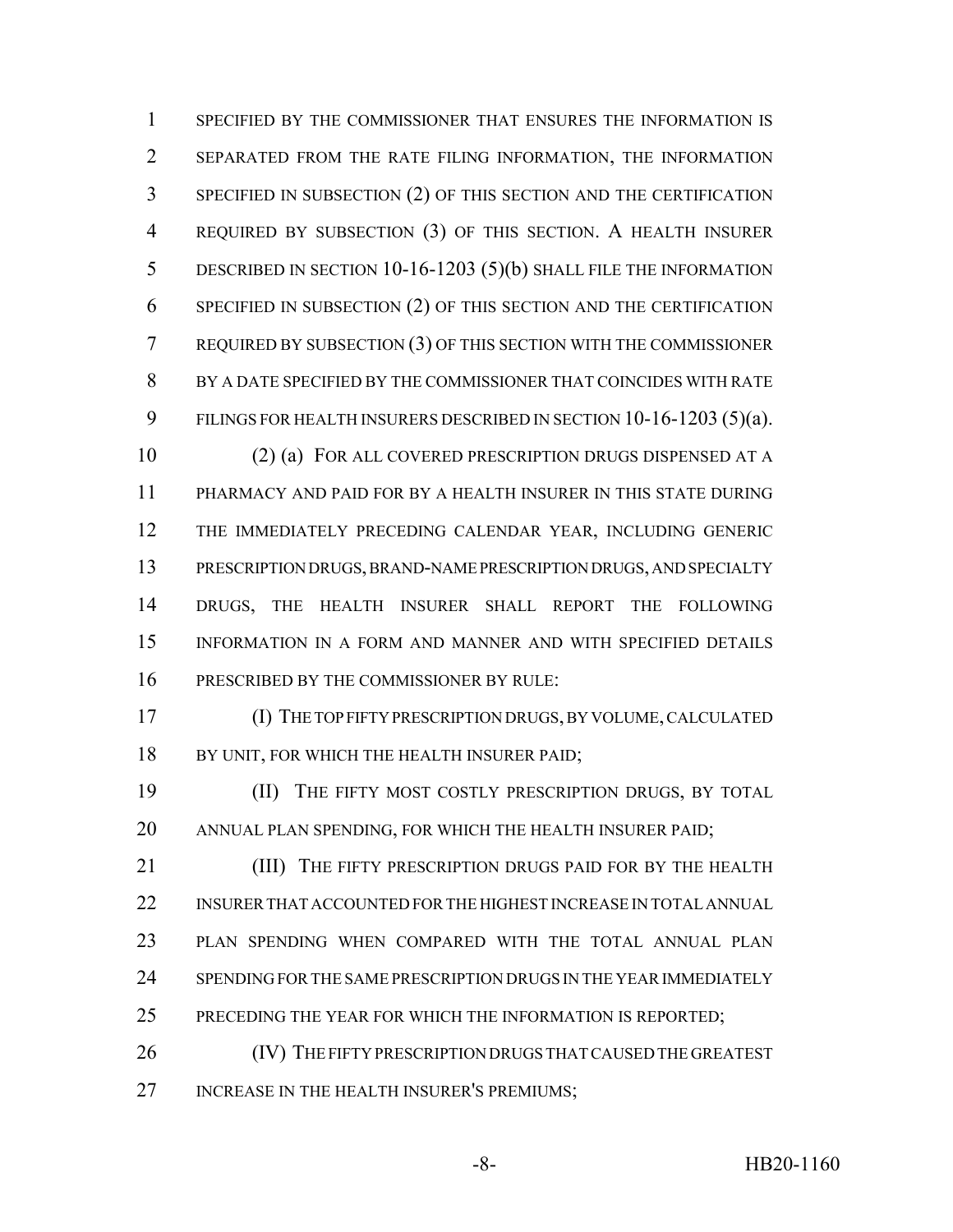(V) THE FIFTY PRESCRIPTION DRUGS THAT THE HEALTH INSURER PAID FOR THE MOST FREQUENTLY AND FOR WHICH THE HEALTH INSURER RECEIVED A REBATE FROM MANUFACTURERS;

 (VI) THE FIFTY PRESCRIPTION DRUGS FOR WHICH THE HEALTH INSURER RECEIVED THE HIGHEST REBATE, AS A PERCENTAGE OF THE PRICE OF THE PRESCRIPTION DRUG; AND

 (VII) THE FIFTY PRESCRIPTION DRUGS FOR WHICH THE HEALTH INSURER RECEIVED THE HIGHEST REBATES.

 (b) THE COMMISSIONER, BY RULE, MAY CHANGE THE NUMBER OF PRESCRIPTION DRUGS ABOUT WHICH HEALTH INSURERS ARE REQUIRED TO REPORT PURSUANT TO THIS SUBSECTION (2); EXCEPT THAT THE COMMISSIONER SHALL NOT REDUCE THE NUMBER TO FEWER THAN TWENTY-FIVE PRESCRIPTION DRUGS.

 (3) EACH HEALTH INSURER SHALL SUBMIT TO THE COMMISSIONER, IN A FORM AND MANNER PRESCRIBED BY THE COMMISSIONER AND IN 16 ACCORDANCE WITH SUBSECTION (1) OF THIS SECTION:

 (a) A WRITTEN CERTIFICATION, INCLUDING SUPPORTING DOCUMENTATION, FOR THE IMMEDIATELY PRECEDING CALENDAR YEAR CERTIFYING THAT THE HEALTH INSURER ACCOUNTED FOR ALL REBATES IN CALCULATING THE PREMIUM FOR HEALTH BENEFIT PLANS THAT THE HEALTH INSURER ISSUED OR RENEWED DURING THAT CALENDAR YEAR AND SPECIFYING THE MANNER BY WHICH THE HEALTH INSURER ACCOUNTED 23 FOR THE REBATES IN HEALTH BENEFIT PLAN PREMIUMS; AND

**(b) A LIST OF ALL PHARMACY BENEFIT MANAGEMENT FIRMS THE**  HEALTH INSURER USES. A HEALTH INSURER SHALL PROVIDE THE COMMISSIONER, WITHIN TEN BUSINESS DAYS AFTER A CHANGE, WITH UPDATED INFORMATION ABOUT ANY CHANGE IN THE PHARMACY BENEFIT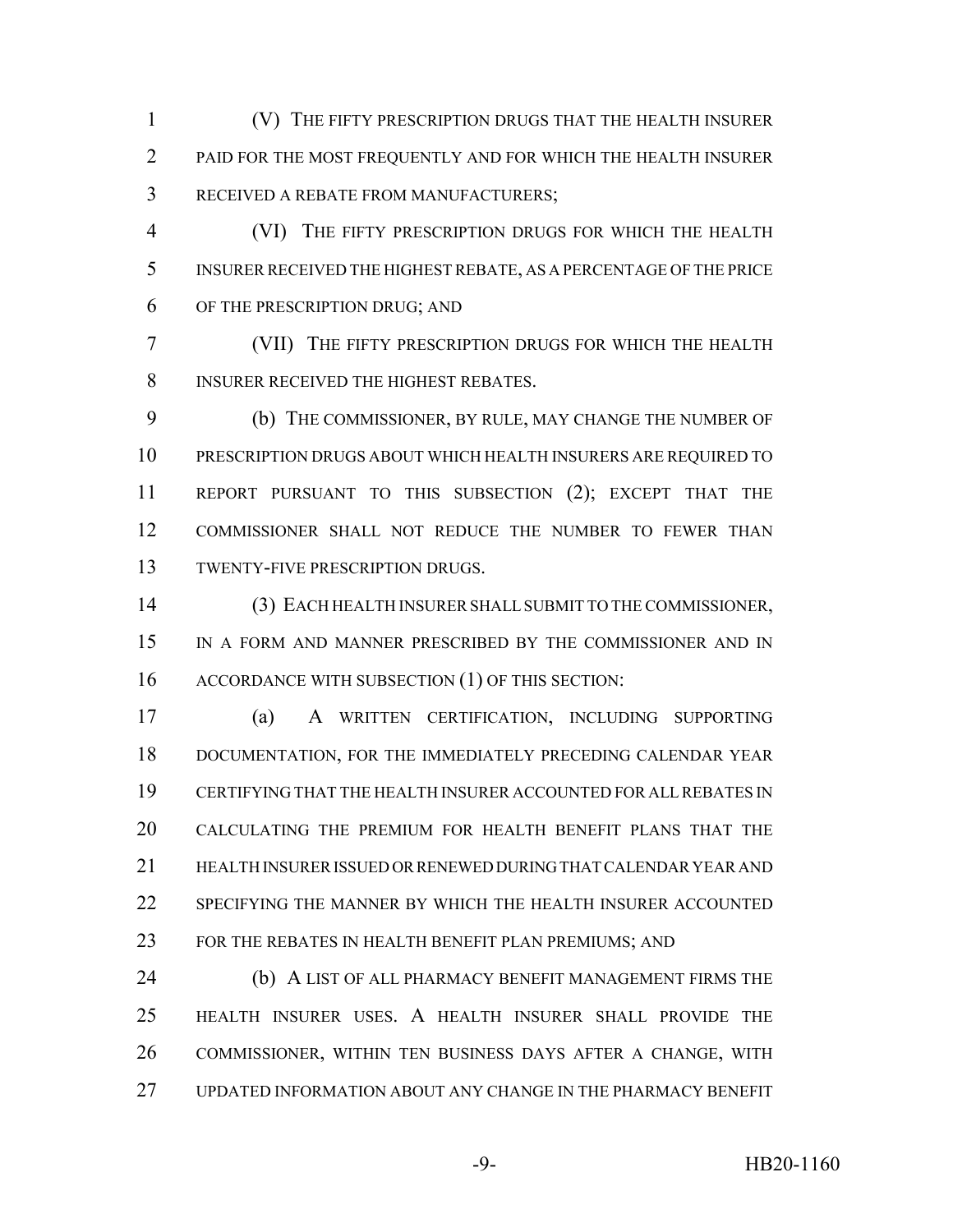MANAGEMENT FIRMS THE HEALTH INSURER USES, INCLUDING A CHANGE IN THE NAME OR CONTACT INFORMATION OF THE PHARMACY BENEFIT MANAGEMENT FIRM.

 (4) A HEALTH INSURER THAT FAILS TO COMPLY WITH THE REQUIREMENTS OF THIS SECTION IS SUBJECT TO A FINE OF UP TO TEN THOUSAND DOLLARS PER REPORT PER DAY FOR EACH DAY THE HEALTH INSURER FAILS TO COMPLY WITH THIS SECTION.THE COMMISSIONER SHALL TRANSMIT ANY MONEY COLLECTED UNDER THIS SUBSECTION (4) TO THE STATE TREASURER FOR DEPOSIT IN THE GENERAL FUND.

 (5) AN EMPLOYER OR THIRD-PARTY ADMINISTRATOR OF A SELF-INSURED EMPLOYER PLAN THAT IS NOT OTHERWISE SUBJECT TO THE JURISDICTION OF THE COMMISSIONER IS ENCOURAGED BUT NOT REQUIRED TO SUBMIT THE INFORMATION SPECIFIED IN SUBSECTION (1) OF THIS SECTION TO THE COMMISSIONER.

 **10-16-1205. Drug manufacturers - notice to purchasers and commissioner - drug price increases - new drugs in the market - rules.** (1) THIS SECTION APPLIES TO A MANUFACTURER OF A PRESCRIPTION DRUG THAT IS PURCHASED OR REIMBURSED BY A PURCHASER.

 (2) (a) (I) THE MANUFACTURER OF A PRESCRIPTION DRUG WITH A PRICE OF MORE THAN FIFTY DOLLARS FOR A COURSE OF THERAPY SHALL 21 NOTIFY THE COMMISSIONER, IN A FORM AND MANNER SPECIFIED BY THE COMMISSIONER, AND EACH PURCHASER THAT HAS REGISTERED WITH THE 23 DIVISION PURSUANT TO SUBSECTION (4) OF THIS SECTION OF AN INCREASE IN THE PRICE OF THE PRESCRIPTION DRUG THAT WILL BE IMPLEMENTED ON 25 OR AFTER JANUARY 1, 2021, IF THE INCREASE IN THE PRICE IS:

26 (A) TEN PERCENT OR MORE OVER THE PREVIOUS TWELVE-MONTH PERIOD;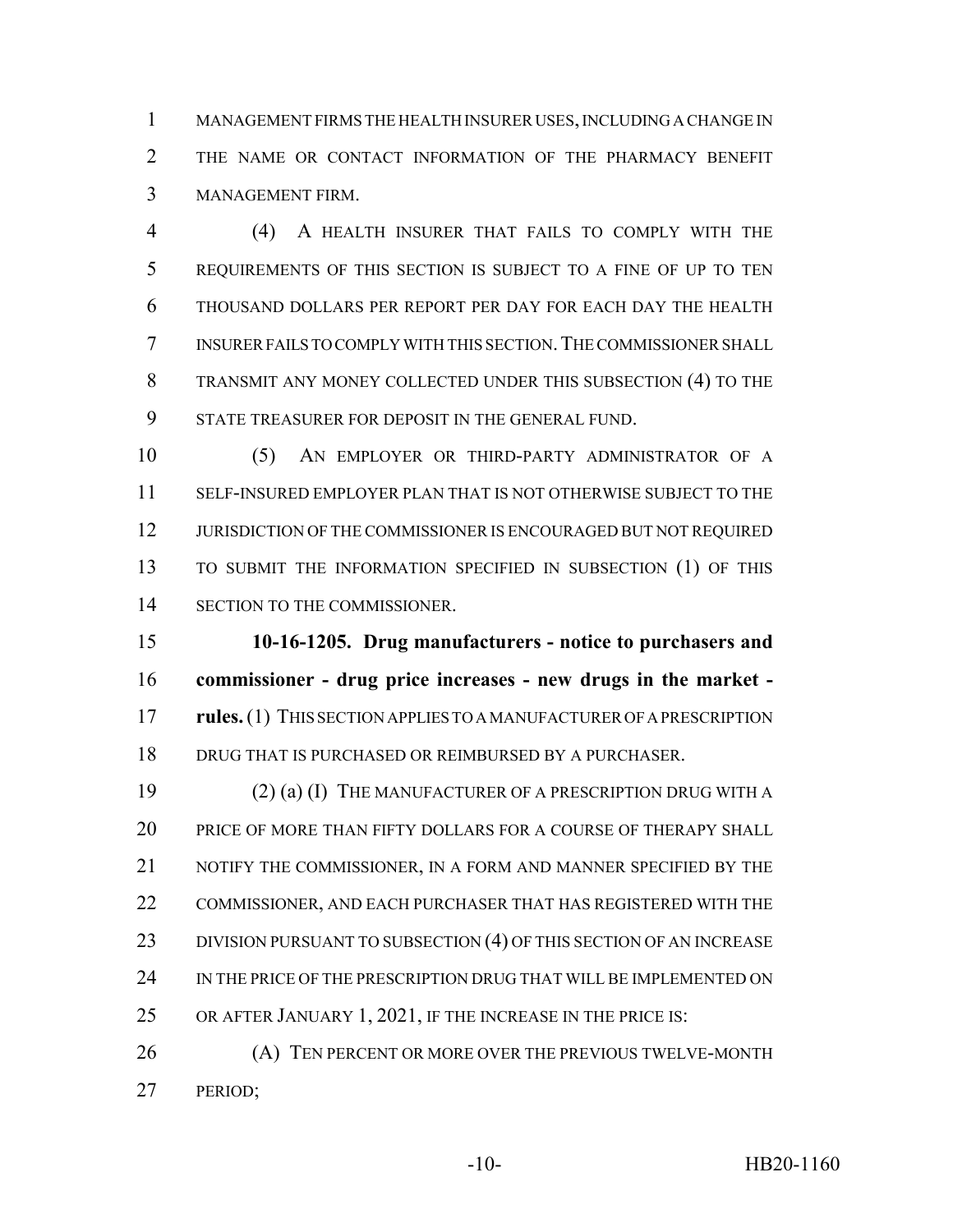(B) SIXTEEN PERCENT OR MORE OVER THE PREVIOUS TWENTY-FOUR-MONTH PERIOD; OR

 (C) TWENTY PERCENT OR MORE OVER THE PREVIOUS THIRTY-SIX-MONTH PERIOD.

 (II) FOR THE 2022 CALENDAR YEAR AND EACH CALENDAR YEAR THEREAFTER, THE COMMISSIONER, BY RULE, SHALL ADJUST THE THRESHOLD PRICE OF PRESCRIPTION DRUGS SPECIFIED IN THIS SUBSECTION 8 (2)(a) BASED ON THE ANNUAL PERCENTAGE CHANGE IN THE UNITED STATES DEPARTMENT OF LABOR'S BUREAU OF LABOR STATISTICS CONSUMER PRICE INDEX FOR DENVER-AURORA-LAKEWOOD FOR ALL ITEMS PAID BY ALL URBAN CONSUMERS, OR ITS APPLICABLE PREDECESSOR OR SUCCESSOR INDEX.

 (b) THE MANUFACTURER SHALL PROVIDE THE NOTICE REQUIRED BY THIS SUBSECTION (2) IN WRITING TO THE COMMISSIONER AND EACH PURCHASER THAT HAS REGISTERED WITH THE DIVISION PURSUANT TO 16 SUBSECTION (4) OF THIS SECTION AT LEAST ONE DAY BEFORE THE PLANNED EFFECTIVE DATE OF THE INCREASE IN THE PRICE.

 (c) THE MANUFACTURER SHALL INCLUDE IN THE NOTICE REQUIRED BY THIS SUBSECTION (2):

20 (I) THE DATE OF THE INCREASE, THE CURRENT PRICE OF THE PRESCRIPTION DRUG, AND THE DOLLAR AMOUNT OF THE FUTURE INCREASE 22 IN THE PRICE OF THE PRESCRIPTION DRUG; AND

 (II) A STATEMENT REGARDING WHETHER A CHANGE OR IMPROVEMENT IN THE PRESCRIPTION DRUG NECESSITATES THE PRICE INCREASE AND, IF SO, A DESCRIPTION OF THE CHANGE OR IMPROVEMENT. 26 (3) ON OR AFTER JANUARY 1, 2021, A MANUFACTURER THAT INTRODUCES A NEW SPECIALTY DRUG TO THE COMMERCIAL MARKET SHALL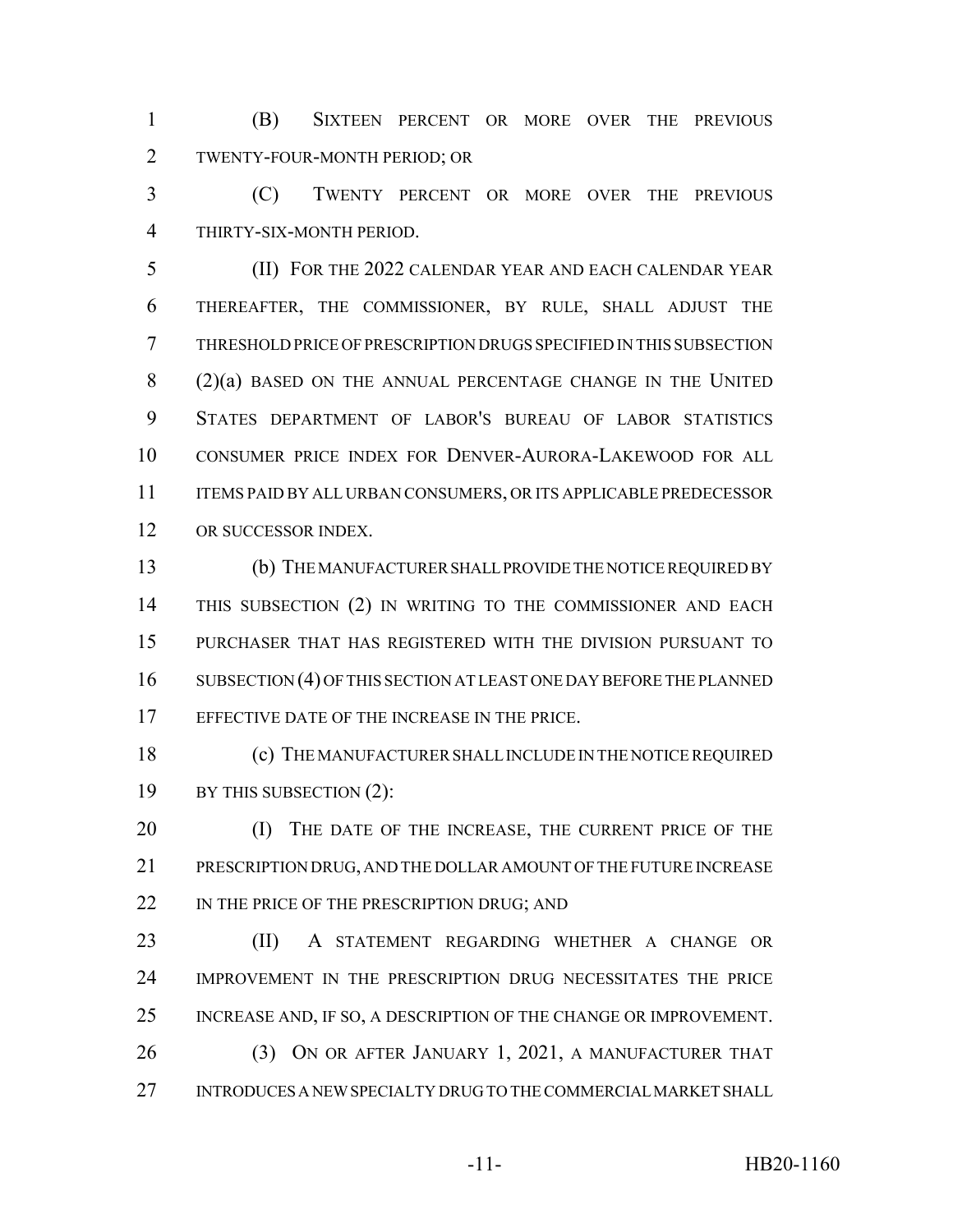NOTIFY THE COMMISSIONER, IN A FORM AND MANNER SPECIFIED BY THE COMMISSIONER, AND EACH PURCHASER THAT HAS REGISTERED WITH THE DIVISION PURSUANT TO SUBSECTION (4) OF THIS SECTION, IN WRITING, WITHIN THREE DAYS AFTER THE RELEASE OF THE SPECIALTY DRUG IN THE COMMERCIAL MARKET.A MANUFACTURER MAY MAKE THIS NOTIFICATION PENDING FDA APPROVAL IF COMMERCIAL AVAILABILITY OF THE SPECIALTY DRUG IS EXPECTED WITHIN THREE DAYS AFTER FDA APPROVAL.

 (4) (a) TO RECEIVE THE NOTICES REQUIRED BY THIS SECTION, A PURCHASER MUST REGISTER WITH THE DIVISION IN THE FORM AND MANNER SPECIFIED BY THE COMMISSIONER. BEFORE REGISTERING A PURCHASER, THE DIVISION MUST VERIFY THAT THE PURCHASER QUALIFIES AS A 13 PURCHASER PURSUANT TO SECTION 10-16-1203 (13). THE DIVISION SHALL MAINTAIN A LIST OF REGISTERED PURCHASERS AND MAKE THE LIST AVAILABLE TO MANUFACTURERS FOR THE PURPOSE OF PROVIDING THE NOTICES REQUIRED BY THIS SECTION.

 (b) THE DIVISION MAY IMPOSE A FEE AGAINST PURCHASERS DESCRIBED IN SECTION 10-16-1203 (13)(b) TO (13)(e) FOR REGISTERING WITH THE DIVISION TO OFFSET THE DIVISION'S COSTS IN REGISTERING AND 20 MAINTAINING A LIST OF PURCHASERS.

 **10-16-1206. Drug manufacturer reports to commissioner - drug price increases - new specialty drugs - rules.** (1) (a) WITHIN FIFTEEN DAYS AFTER THE END OF EACH CALENDAR QUARTER THAT STARTS 24 ON OR AFTER JANUARY 1, 2021, A MANUFACTURER SHALL REPORT TO THE COMMISSIONER, IN A FORM AND MANNER AND WITH SPECIFIED DETAILS PRESCRIBED BY THE COMMISSIONER BY RULE, THE FOLLOWING INFORMATION FOR EACH PRESCRIPTION DRUG FOR WHICH THE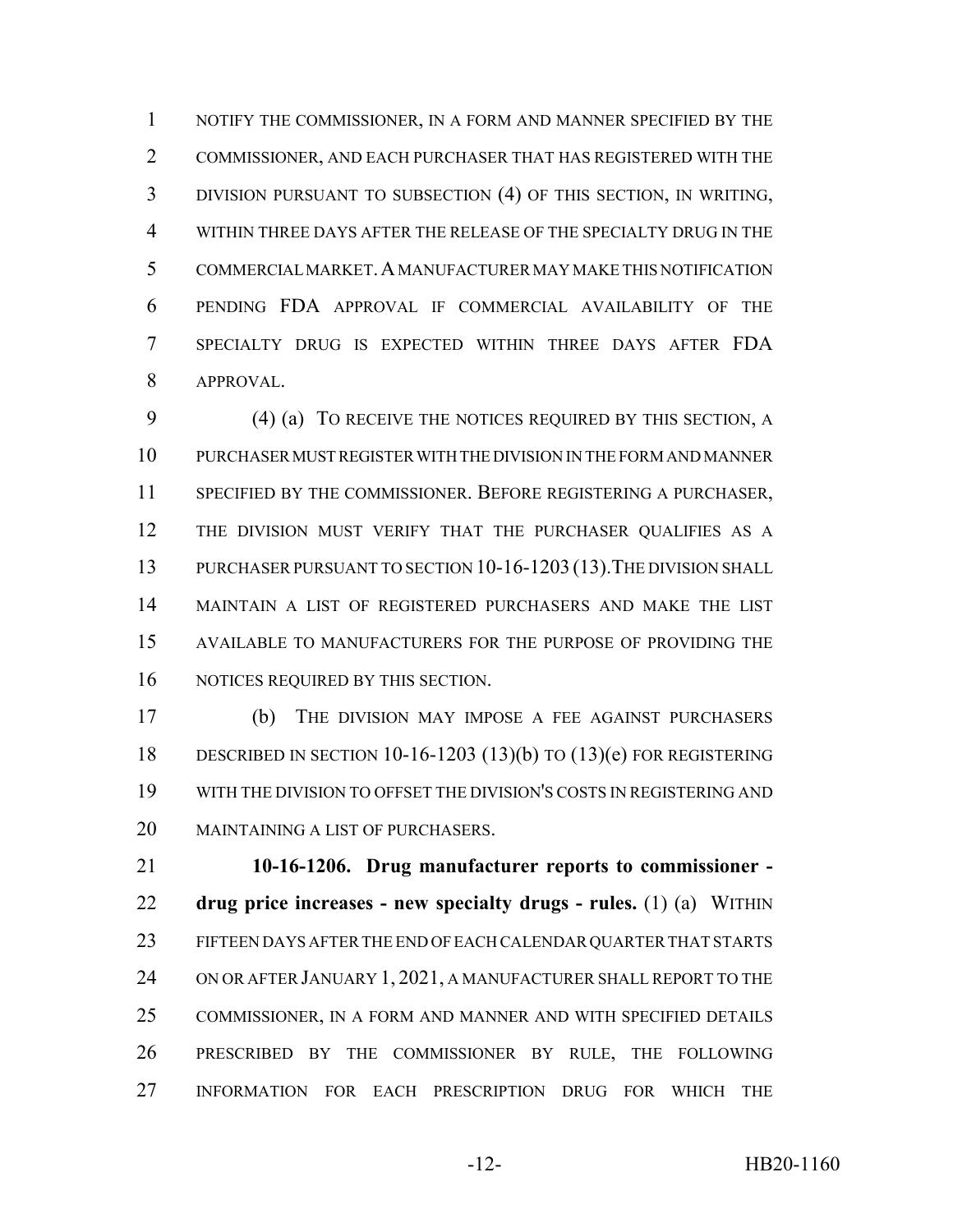MANUFACTURER WAS REQUIRED TO NOTIFY PURCHASERS OF AN INCREASE IN THE PRICE PURSUANT TO SECTION 10-16-1205 (2) IN THE PRIOR QUARTER:

 (I) THE NAME AND PRICE OF THE PRESCRIPTION DRUG AND THE INCREASE, EXPRESSED AS A PERCENTAGE, IN THE PRICE OF THE PRESCRIPTION DRUG OVER THE COURSE OF THE IMMEDIATELY PRECEDING CALENDAR YEAR;

 (II) THE LENGTH OF TIME THE PRESCRIPTION DRUG HAS BEEN ON THE MARKET;

10 (III) A DESCRIPTION OF THE SPECIFIC FINANCIAL FACTORS AND NONFINANCIAL FACTORS, SUCH AS OFF-LABEL USE, CHANGES IN FDA POLICY THAT AFFECT REQUIREMENTS, THE COST OF CURRENT TREATMENTS, AND OTHER NONFINANCIAL FACTORS, USED TO MAKE THE DECISION TO INCREASE THE PRICE OF THE PRESCRIPTION DRUG AND THE AMOUNT OF THE INCREASE, INCLUDING AN EXPLANATION OF HOW THE 16 FACTORS DRIVE THE INCREASE IN THE PRICE OF THE PRESCRIPTION DRUG; (IV) THE INTRODUCTORY PRICE OF THE PRESCRIPTION DRUG WHEN IT WAS APPROVED FOR MARKETING BY THE FDA AND THE NET YEARLY

 INCREASE, LISTED BY CALENDAR YEAR, IN THE PRICE OF THE PRESCRIPTION 20 DRUG DURING THE FIVE IMMEDIATELY PRECEDING CALENDAR YEARS;

 (V) IF THE PRESCRIPTION DRUG WAS ACQUIRED BY THE MANUFACTURER WITHIN THE PREVIOUS FIVE YEARS, THE FOLLOWING 23 INFORMATION:

 (A) THE PRICE OF THE PRESCRIPTION DRUG AT THE TIME OF ACQUISITION AND IN THE CALENDAR YEAR IMMEDIATELY PRECEDING THE ACQUISITION;

(B) THE NAME OF THE COMPANY FROM WHOM THE PRESCRIPTION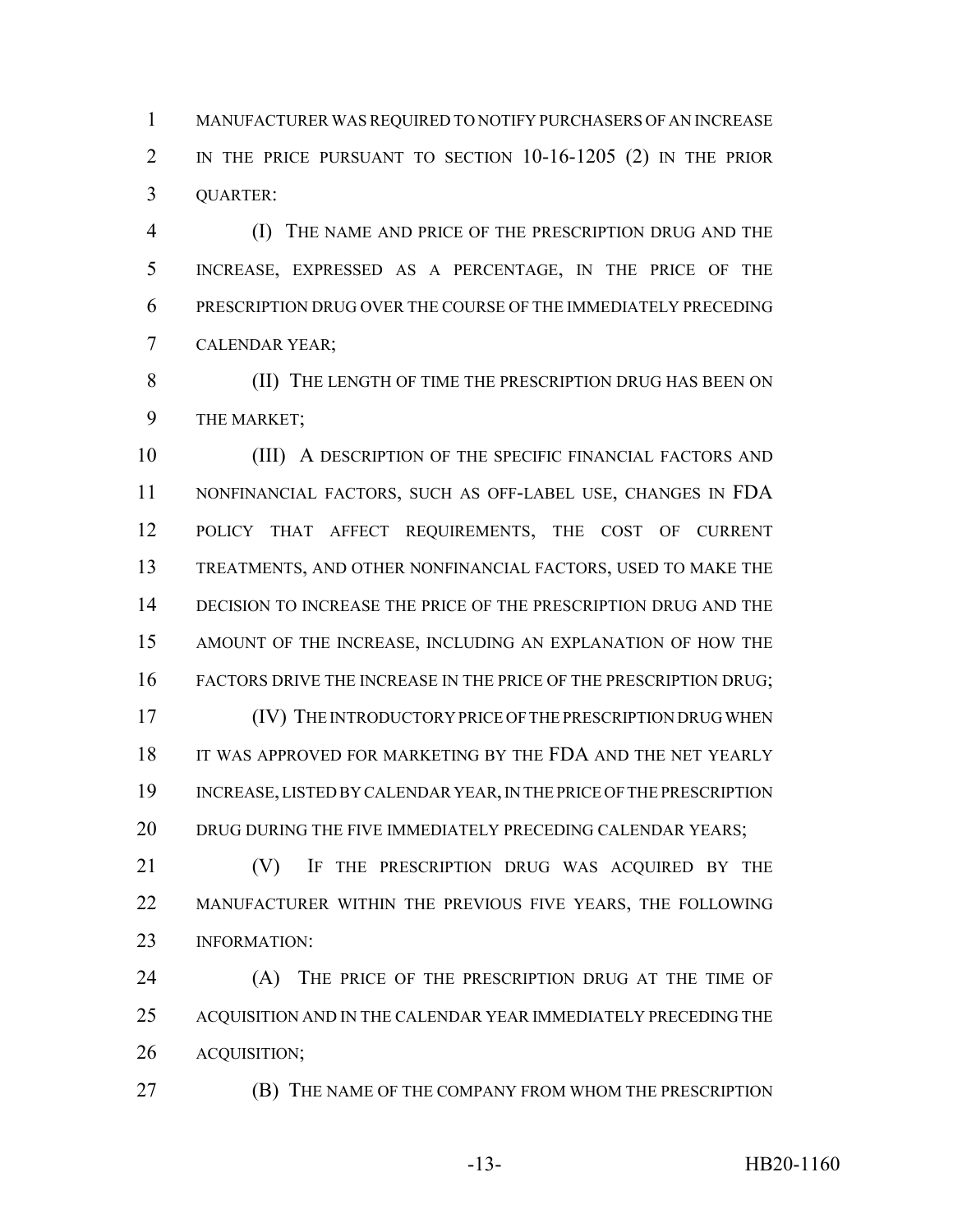DRUG WAS ACQUIRED, THE DATE ACQUIRED, AND THE PURCHASE PRICE; AND

 (C) THE YEAR THE PRESCRIPTION DRUG WAS INTRODUCED TO THE MARKET AND THE PRICE OF THE PRESCRIPTION DRUG WHEN IT WAS INTRODUCED TO THE MARKET;

 (VI) THE PATENT EXPIRATION DATE OF THE PRESCRIPTION DRUG, IF IT IS UNDER PATENT;

 (VII) WHETHER THE PRESCRIPTION DRUG IS AN INNOVATOR MULTIPLE SOURCE DRUG, A NONINNOVATOR MULTIPLE SOURCE DRUG, OR A SINGLE SOURCE DRUG, AS DEFINED IN 42 U.S.C. SEC. 1396r-8 (k)(7), OR 11 HAS A LINE EXTENSION;

12 (VIII) A DESCRIPTION OF THE CHANGE OR IMPROVEMENT IN THE 13 PRESCRIPTION DRUG, IF ANY, THAT NECESSITATES THE PRICE INCREASE;

 (IX) THE TOTAL GROSS REVENUES FROM SALES OF THE PRESCRIPTION DRUG IN COLORADO FOR THE IMMEDIATELY PRECEDING CALENDAR YEAR;

 (X) THE NAME OF ANY GENERIC VERSION OF THE PRESCRIPTION 18 DRUG THAT IS AVAILABLE ON THE MARKET;

 (XI) THE TEN HIGHEST PRICES AND THE TEN LOWEST PRICES PAID FOR THE PRESCRIPTION DRUG DURING THE IMMEDIATELY PRECEDING CALENDAR YEAR IN ANY COUNTRY OTHER THAN THE UNITED STATES;

**(XII) ANY OTHER INFORMATION THAT THE MANUFACTURER DEEMS** RELEVANT TO THE PRICE INCREASE; AND

 (XIII) THE DOCUMENTATION NECESSARY TO SUPPORT THE 25 INFORMATION REPORTED PURSUANT TO THIS SUBSECTION  $(1)(a)$ .

26 (b) THE COMMISSIONER MAY REQUEST AND USE ANY PRESCRIPTION DRUG PRICE INFORMATION THE COMMISSIONER DEEMS APPROPRIATE TO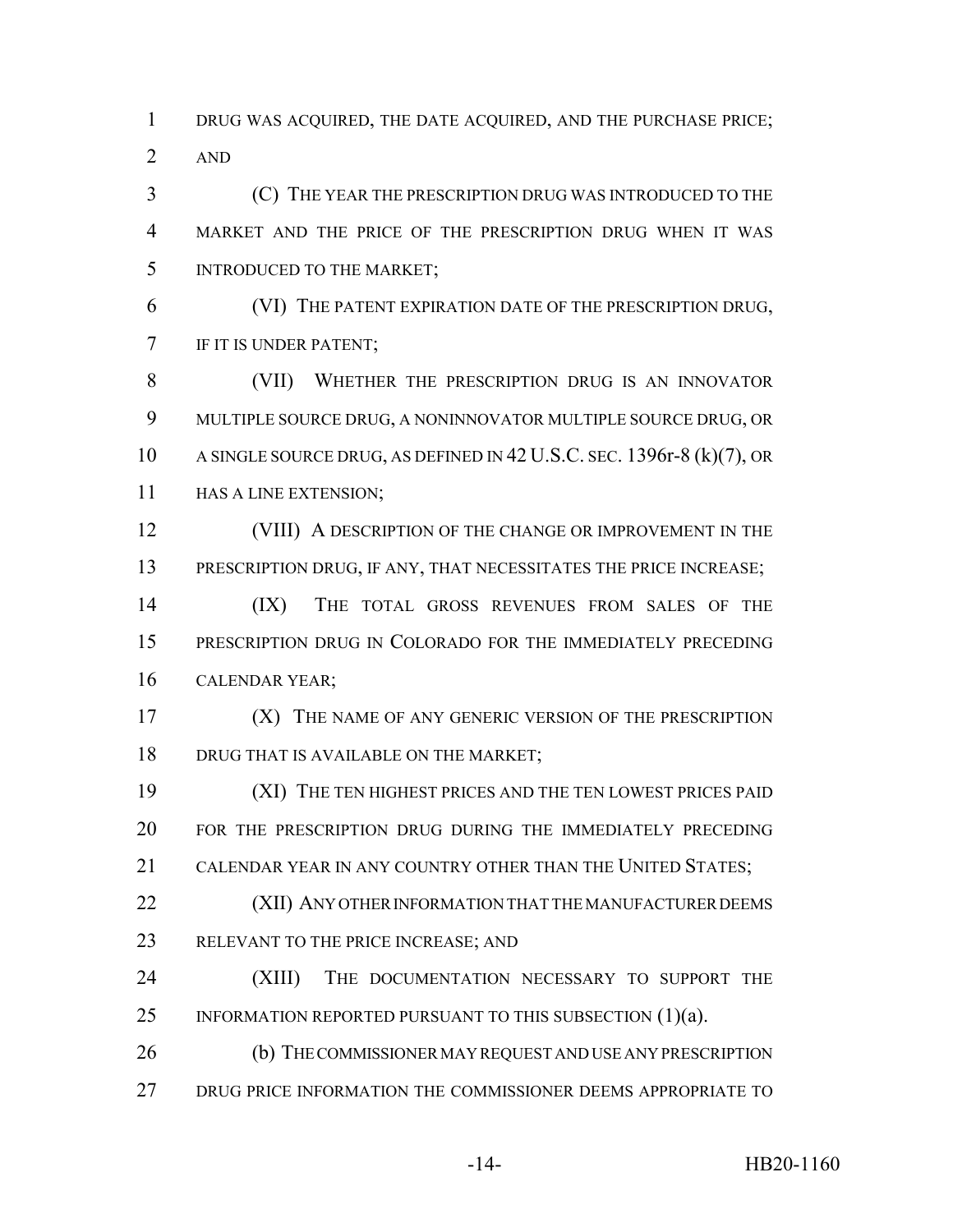VERIFY THAT MANUFACTURERS HAVE PROPERLY REPORTED PRICE 2 INCREASES AS REQUIRED BY THIS SUBSECTION (1).

 (2) WITHIN FIFTEEN DAYS AFTER THE END OF EACH CALENDAR QUARTER THAT STARTS ON OR AFTER JANUARY 1,2021, A MANUFACTURER SHALL REPORT TO THE COMMISSIONER, IN A FORM AND MANNER AND WITH SPECIFIED DETAILS PRESCRIBED BY THE COMMISSIONER BY RULE, THE FOLLOWING INFORMATION FOR EACH NEW SPECIALTY DRUG INTRODUCED TO THE MARKET IN THE PRIOR QUARTER:

 (a) A DESCRIPTION OF THE MARKETING AND PRICING PLANS USED IN THE LAUNCH OF THE SPECIALTY DRUG IN COLORADO AND ALL COSTS ASSOCIATED WITH THE MARKETING AND PRICING PLANS;

 (b) THE ESTIMATED NUMBER OF PATIENTS IN COLORADO THAT MIGHT BE PRESCRIBED THE SPECIALTY DRUG FOR THE USE APPROVED BY 14 THE FDA;

 (c) WHETHER THE SPECIALTY DRUG WAS GRANTED BREAKTHROUGH THERAPY DESIGNATION OR PRIORITY REVIEW BY THE FDA PRIOR TO FINAL APPROVAL; AND

18 (d) THE DATE AND PRICE OF ACQUISITION IF THE SPECIALTY DRUG WAS NOT DEVELOPED BY THE MANUFACTURER.

20 (3) AFTER RECEIVING A REPORT OF INFORMATION DESCRIBED IN 21 SUBSECTION (1) OR (2) OF THIS SECTION, THE COMMISSIONER MAY REQUEST, IN WRITING, THAT A MANUFACTURER PROVIDE SUPPORTING DOCUMENTATION OR ADDITIONAL INFORMATION CONCERNING THE REPORTED INFORMATION.THE COMMISSIONER SHALL PRESCRIBE BY RULE THE TIME PERIODS FOR REQUESTING ADDITIONAL DOCUMENTATION OR INFORMATION AND FOR MANUFACTURERS TO RESPOND TO THE REQUEST, INCLUDING EXTENSIONS FOR MANUFACTURERS TO RESPOND.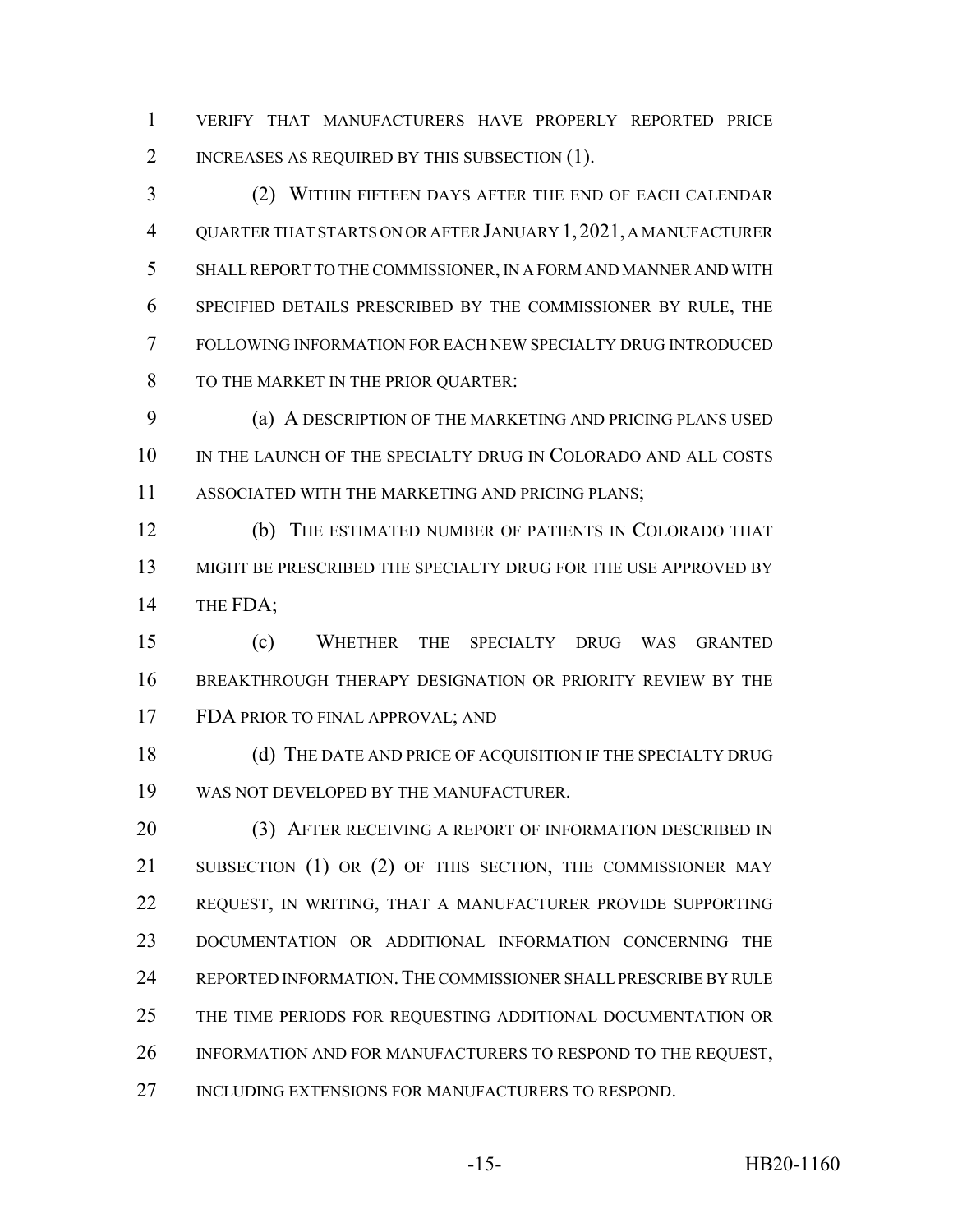**10-16-1207. Health insurer and pharmacy benefit management firms - required reports - rules.** (1) (a) STARTING IN 2021, EXCEPT AS SPECIFIED IN SUBSECTION (1)(b) OF THIS SECTION, A HEALTH INSURER SHALL REPORT TO THE COMMISSIONER, CONTEMPORANEOUS WITH ITS RATE FILING PURSUANT TO SECTION 10-16-107 AND IN THE FORM AND MANNER SPECIFIED BY THE COMMISSIONER THAT ENSURES THE INFORMATION IS SEPARATED FROM THE RATE FILING INFORMATION, THE INFORMATION SPECIFIED IN SUBSECTIONS (2) AND (3) OF THIS SECTION. IF A HEALTH INSURER USES A PHARMACY BENEFIT MANAGEMENT FIRM, THE PHARMACY BENEFIT MANAGEMENT FIRM 11 SHALL REPORT THE INFORMATION SPECIFIED IN SUBSECTIONS (2) AND (3) OF THIS SECTION BY A DATE SPECIFIED BY THE COMMISSIONER THAT COINCIDES WITH HEALTH INSURER RATE FILINGS PURSUANT TO SECTION 10-16-107.

 (b) FOR PURPOSES OF THE REPORT OF INFORMATION SPECIFIED IN 16 SUBSECTION (2) OF THIS SECTION THAT IS REQUIRED TO BE SUBMITTED IN THE 2021 CALENDAR YEAR, THE HEALTH INSURER OR PHARMACY BENEFIT MANAGEMENT FIRM SHALL REPORT INFORMATION ON ANY PRESCRIPTION DRUG FOR WHICH THE HEALTH INSURER OR PHARMACY BENEFIT MANAGEMENT FIRM RECEIVED A NOTICE FROM A MANUFACTURER PURSUANT TO SECTION 10-16-1205 DURING THE FIRST QUARTER OF THE CALENDAR YEAR. FOR THE 2022 CALENDAR YEAR AND EACH CALENDAR YEAR THEREAFTER, THE REPORT OF INFORMATION SPECIFIED IN 24 SUBSECTION (2) OF THIS SECTION MUST CONTAIN INFORMATION ON ALL PRESCRIPTION DRUGS FOR WHICH A NOTICE WAS RECEIVED FROM A MANUFACTURER DURING THE IMMEDIATELY PRECEDING CALENDAR YEAR. (2) FOR EACH PRESCRIPTION DRUG INCLUDED IN A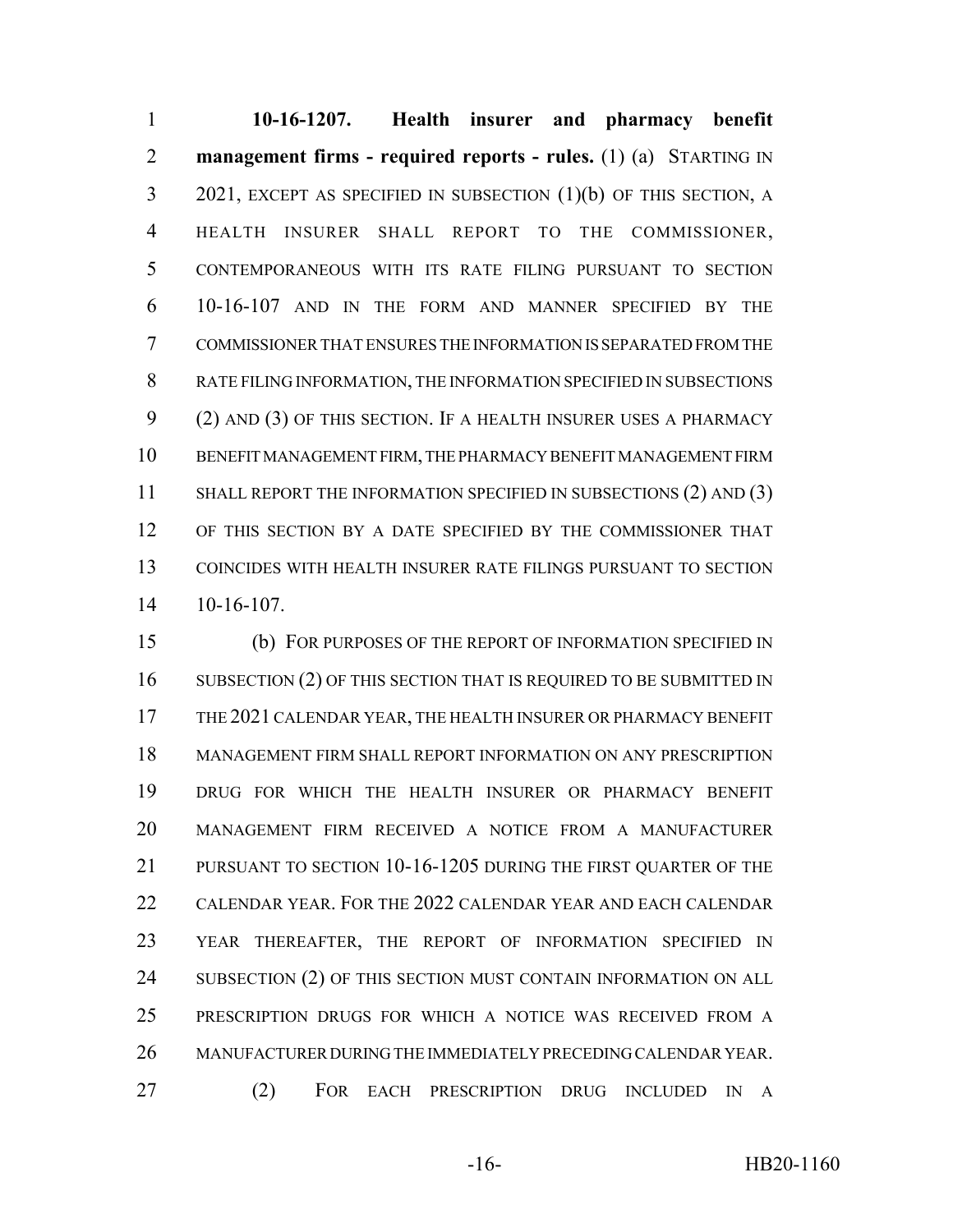MANUFACTURER'S NOTICE TO A HEALTH INSURER OR PHARMACY BENEFIT MANAGEMENT FIRM PURSUANT TO SECTION 10-16-1205 IN THE PRIOR CALENDAR YEAR, THE HEALTH INSURER OR PHARMACY BENEFIT MANAGEMENT FIRM SHALL REPORT:

 (a) THE TOTAL AMOUNT OF ALL REBATES THAT THE HEALTH INSURER OR PHARMACY BENEFIT MANAGEMENT FIRM RECEIVED FROM THE MANUFACTURERS OF THE PRESCRIPTION DRUG DURING THE IMMEDIATELY PRECEDING CALENDAR YEAR;

 (b) THE TOTAL AMOUNT OF ALL REBATES DESCRIBED IN SUBSECTION (2)(a) OF THIS SECTION RETAINED BY THE HEALTH INSURER OR PHARMACY BENEFIT MANAGEMENT FIRM;

 (c) THE TOTAL AMOUNT OF ADMINISTRATIVE FEES THE PHARMACY BENEFIT MANAGEMENT FIRM RECEIVED FROM MANUFACTURERS AND **HEALTH INSURERS FOR THE PRESCRIPTION DRUG**;

 (d) THE TOTAL ANNUAL PAYMENTS, INCLUDING REIMBURSEMENTS AND FEES, PAID TO COLORADO PHARMACIES FOR DISPENSING THE PRESCRIPTION DRUG, SEPARATELY IDENTIFYING:

18 (I) THE AMOUNT ATTRIBUTABLE TO DISPENSING FEES; AND

 (II) THE AMOUNT ATTRIBUTABLE TO SERVICE OR ADMINISTRATIVE FEES, INCLUDING THE ADMINISTRATIVE FEES ATTRIBUTABLE TO COST-MANAGEMENT PROGRAMS AND OTHER ADMINISTRATION AS DEFINED 22 BY RULE OF THE COMMISSIONER; AND

 (e) AN EXPLANATION OF ALL OTHER SERVICES OFFERED BY THE HEALTH INSURER OR PHARMACY BENEFIT MANAGEMENT FIRM, EXCLUDING PROPRIETARY AND CLIENT-SPECIFIC INFORMATION.

26 (3) (a) A HEALTH INSURER OR PHARMACY BENEFIT MANAGEMENT FIRM SHALL REPORT THE AVERAGE WHOLESALE PRICE PAID FOR THE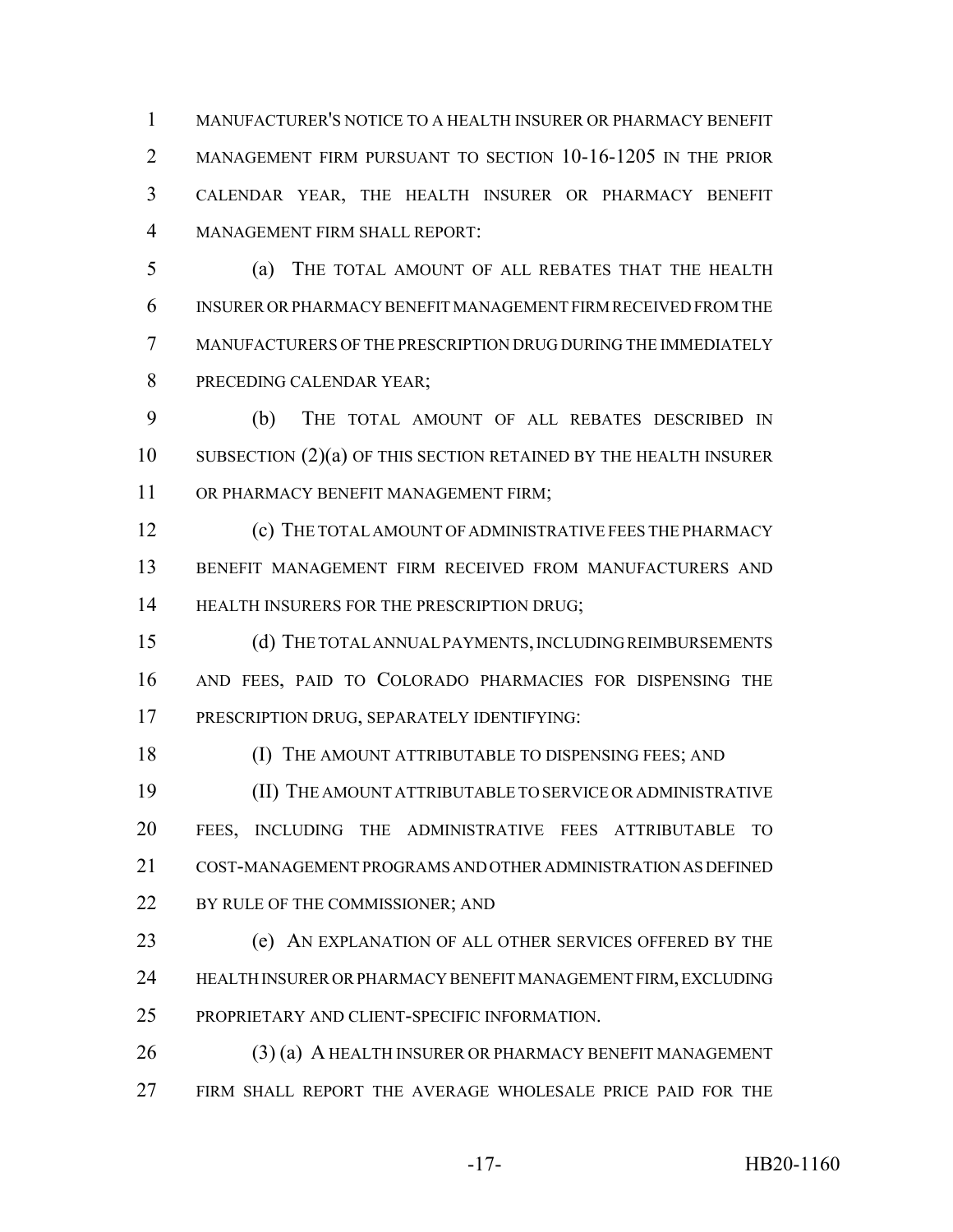FOLLOWING CATEGORIES OF PRESCRIPTION DRUGS:

 (I) BRAND NAME PRESCRIPTION DRUGS PURCHASED AT A RETAIL PHARMACY;

 (II) GENERIC PRESCRIPTION DRUGS PURCHASED AT A RETAIL PHARMACY;

 (III) BRAND NAME PRESCRIPTION DRUGS PURCHASED FROM A MAIL-ORDER PHARMACY;

 (IV) GENERIC PRESCRIPTION DRUGS PURCHASED FROM A MAIL-ORDER PHARMACY;

 (V) PRESCRIPTION DRUGS DISPENSED BY A PRACTITIONER IN ACCORDANCE WITH SECTION 12-280-120 (6);

 (VI) SPECIALTY DRUGS ADMINISTERED IN AN INPATIENT HOSPITAL SETTING; AND

 (VII) SPECIALTY DRUGS ADMINISTERED IN AN OUTPATIENT HOSPITAL SETTING.

 (b) THE HEALTH INSURER OR PHARMACY BENEFIT MANAGEMENT FIRM SHALL REPORT THE AVERAGE WHOLESALE PRICE FOR THE 18 PRESCRIPTION DRUGS SPECIFIED IN SUBSECTION (3)(a) OF THIS SECTION PAID BY EACH OF THE FOLLOWING MARKET SECTORS ENROLLED IN A HEALTH COVERAGE PLAN THAT THE HEALTH INSURER ISSUED OR THAT 21 INCLUDES PRESCRIPTION DRUG BENEFITS MANAGED OR ADMINISTERED BY 22 THE PHARMACY BENEFIT MANAGEMENT FIRM:

- (I) INDIVIDUALS;
- (II) SMALL EMPLOYERS;

 (III) LARGE EMPLOYERS WITH AT LEAST ONE HUNDRED ONE BUT NOT MORE THAN FIVE HUNDRED ELIGIBLE EMPLOYEES ON BUSINESS DAYS

27 DURING THE IMMEDIATELY PRECEDING CALENDAR YEAR;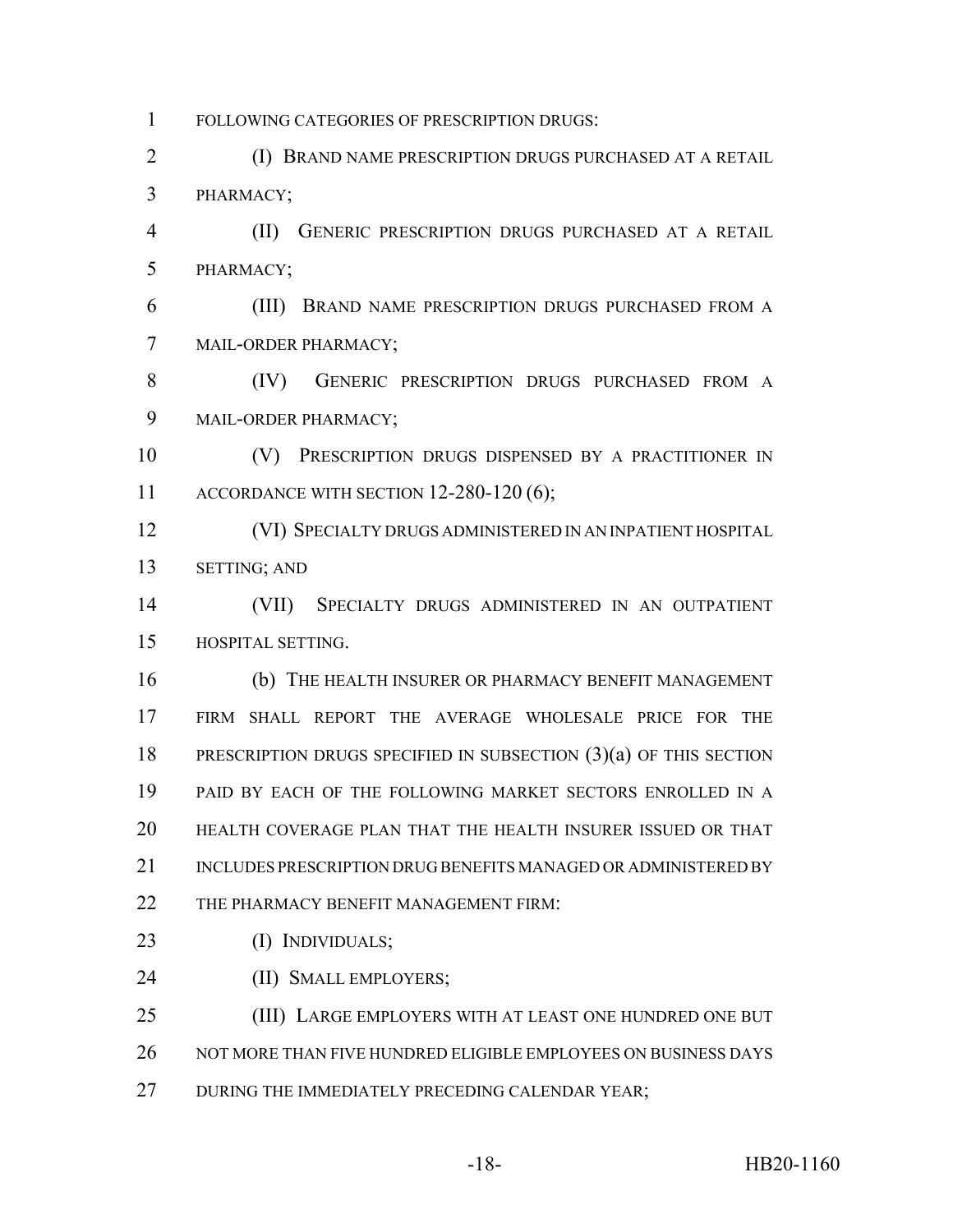(IV) LARGE EMPLOYERS WITH AT LEAST FIVE HUNDRED ONE BUT NOT MORE THAN FIVE THOUSAND ELIGIBLE EMPLOYEES ON BUSINESS DAYS DURING THE IMMEDIATELY PRECEDING CALENDAR YEAR; AND

 (V) LARGE EMPLOYERS WITH MORE THAN FIVE THOUSAND ELIGIBLE EMPLOYEES ON BUSINESS DAYS DURING THE IMMEDIATELY PRECEDING CALENDAR YEAR.

 (4) (a) EACH HEALTH INSURER THAT USES A PHARMACY BENEFIT MANAGEMENT FIRM SHALL REQUIRE THAT THE PHARMACY BENEFIT MANAGEMENT FIRM COMPLY WITH THIS SECTION. THE HEALTH INSURER SHALL PERIODICALLY AUDIT THE PHARMACY BENEFIT MANAGEMENT FIRM TO MONITOR AND ENSURE COMPLIANCE WITH THIS SECTION.

 (b) FAILURE OF A HEALTH INSURER TO COMPLY WITH THIS SUBSECTION (4) OR TO ENSURE THAT A PHARMACY BENEFIT MANAGEMENT FIRM THAT THE HEALTH INSURER USES IS COMPLYING WITH THIS SECTION IS AN UNFAIR METHOD OF COMPETITION AND AN UNFAIR OR DECEPTIVE ACT OR PRACTICE IN THE BUSINESS OF INSURANCE PURSUANT TO SECTION  $17 \qquad 10-3-1104 \; (1)(tt).$ 

 **10-16-1208. Nonprofit organizations - required reports - rules.** (1) THIS SECTION APPLIES TO A NONPROFIT ORGANIZATION:

 (a) WHOSE MISSION FOCUSES ON ISSUES REGARDING PHARMACEUTICAL TREATMENT FOR COLORADANS; AND

 (b) THAT HAS RECEIVED A PAYMENT, DONATION, SUBSIDY, OR THING OF VALUE THAT EXCEEDS, IN THE AGGREGATE, ONE THOUSAND DOLLARS IN VALUE DURING THE IMMEDIATELY PRECEDING CALENDAR YEAR FROM A SINGLE MANUFACTURER, PHARMACY BENEFIT MANAGEMENT FIRM, HEALTH INSURER THAT IS SUBJECT TO THE REPORTING REQUIREMENTS OF THIS PART 12, OR A TRADE ASSOCIATION REPRESENTING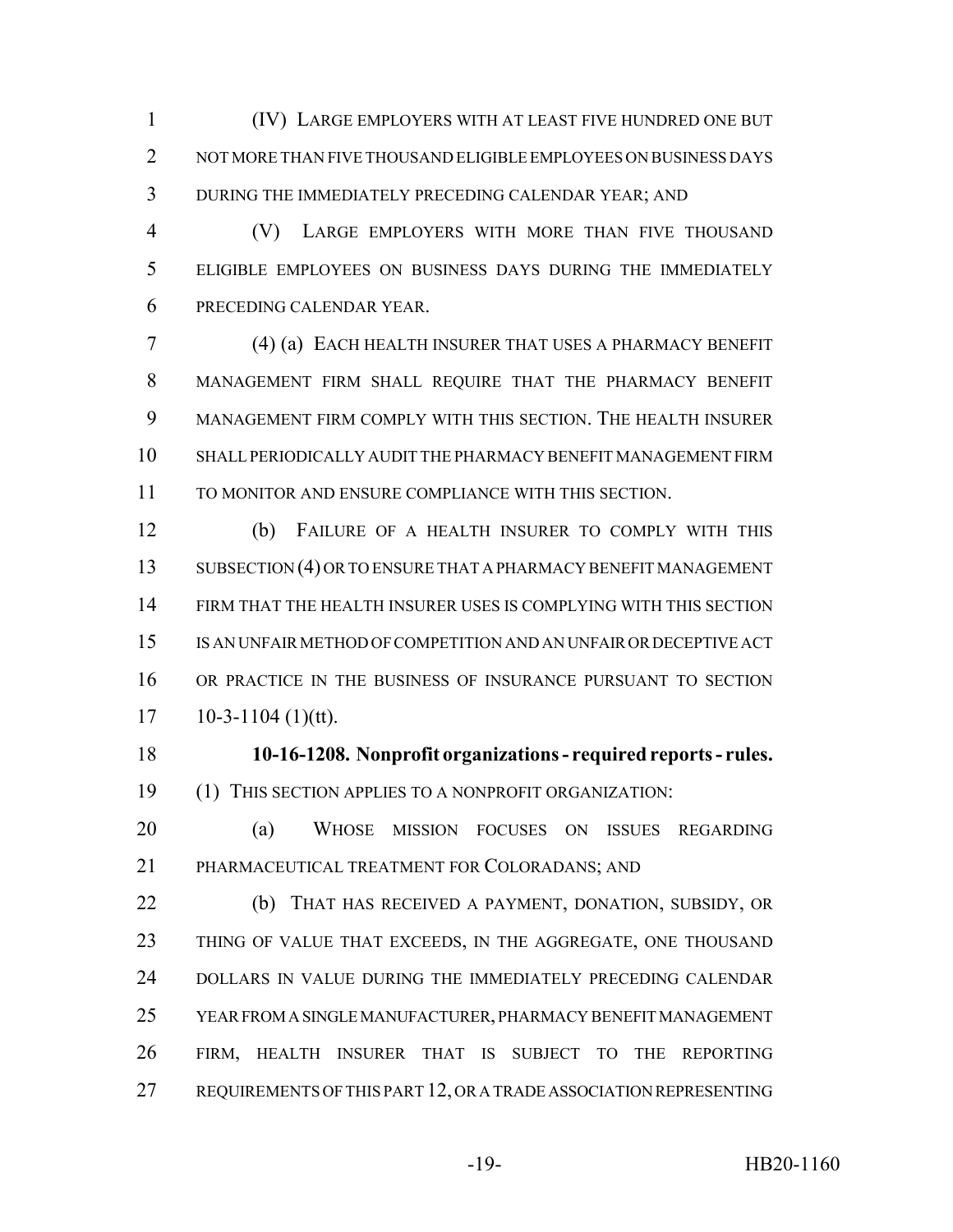ANY OF THOSE INDUSTRIES.

 (2) STARTING IN 2021, A NONPROFIT ORGANIZATION DESCRIBED IN SUBSECTION (1) OF THIS SECTION SHALL COMPILE AND SUBMIT TO THE COMMISSIONER, IN A FORM AND MANNER AND BY A DATE DETERMINED BY THE COMMISSIONER BY RULE, A REPORT THAT INCLUDES:

 (a) THE AMOUNT OF EACH PAYMENT, DONATION, SUBSIDY, OR THING OF VALUE RECEIVED DIRECTLY OR INDIRECTLY FROM EACH MANUFACTURER, PHARMACY BENEFIT MANAGEMENT FIRM, HEALTH INSURER, AND TRADE ASSOCIATION; AND

 (b) THE PERCENTAGE OF THE NONPROFIT ORGANIZATION'S TOTAL GROSS INCOME ATTRIBUTABLE TO PAYMENTS, DONATIONS, SUBSIDIES, OR OTHER THINGS OF VALUE RECEIVED DIRECTLY OR INDIRECTLY FROM EACH MANUFACTURER, PHARMACY BENEFIT MANAGEMENT FIRM, HEALTH INSURER, AND TRADE ASSOCIATION IN THE PREVIOUS CALENDAR YEAR.

 (3) THE NONPROFIT ORGANIZATION SHALL INCLUDE IN THE REPORT REQUIRED BY SUBSECTION (2) OF THIS SECTION THE INFORMATION 17 SPECIFIED IN SUBSECTIONS  $(2)(a)$  and  $(2)(b)$  of this section for any PAYMENT, DONATION, SUBSIDY, OR THING OF VALUE THAT EXCEEDS, IN THE AGGREGATE, ONE THOUSAND DOLLARS IN VALUE RECEIVED DIRECTLY OR INDIRECTLY BY AN OFFICER, EMPLOYEE, OR MEMBER OF THE BOARD OF 21 DIRECTORS OF THE ORGANIZATION.

22 (4) A NONPROFIT ORGANIZATION SUBJECT TO THE REPORTING REQUIREMENTS OF THIS SECTION THAT FAILS TO COMPLY WITH THE REQUIREMENTS IS SUBJECT TO A FINE OF UP TO TEN THOUSAND DOLLARS.

 **10-16-1209. Commissioner to publish information - reporting requirements.** (1) (a) EXCEPT AS PROVIDED IN SUBSECTION (1)(b) OF THIS SECTION, THE COMMISSIONER SHALL POST ON THE DIVISION'S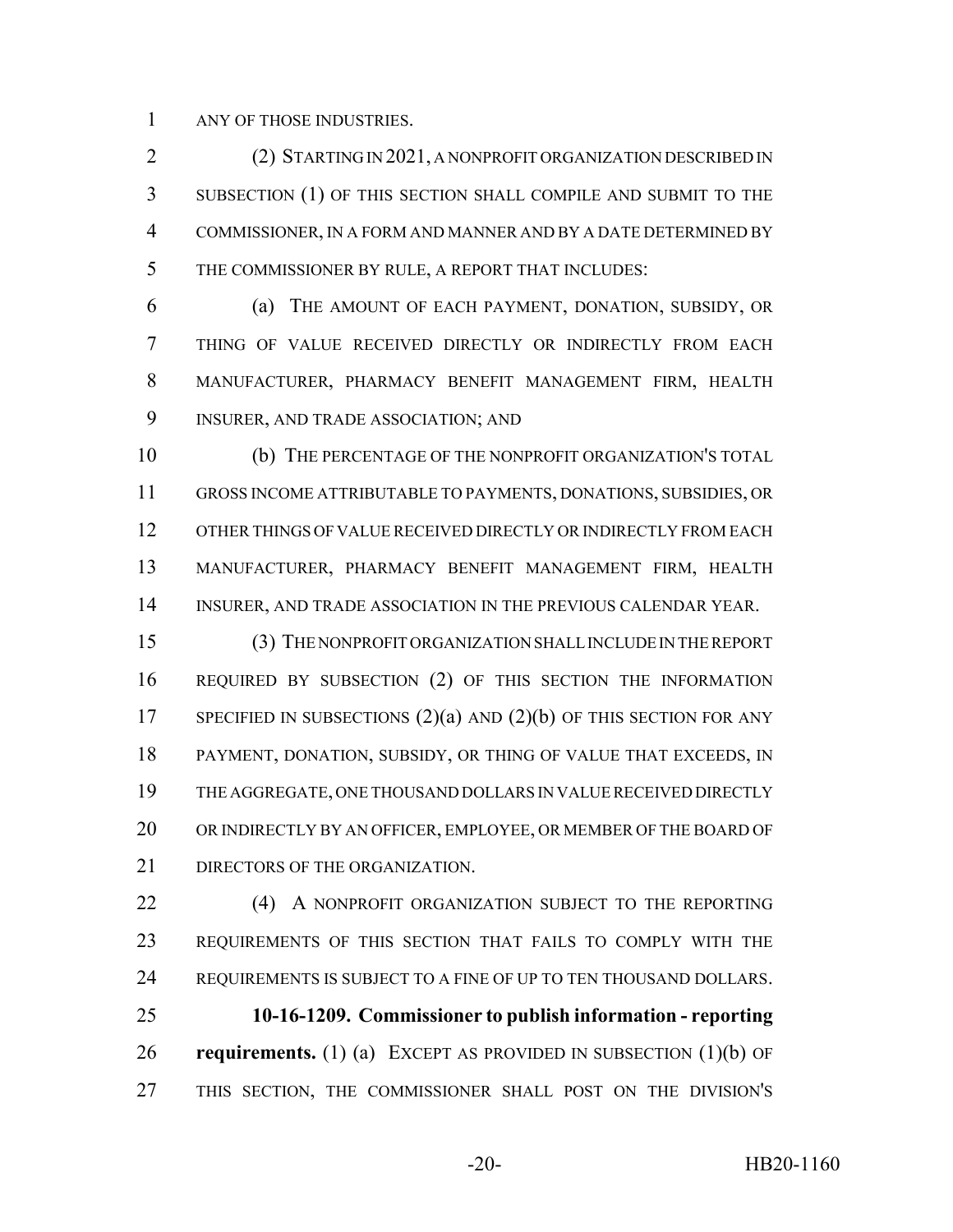WEBSITE:

 (I) THE INFORMATION REPORTED BY HEALTH INSURERS PURSUANT TO SECTION 10-16-1204;

 (II) THE INFORMATION IN THE NOTICES PROVIDED BY MANUFACTURERS PURSUANT TO SECTION 10-16-1205;

 (III) THE INFORMATION REPORTED BY MANUFACTURERS PURSUANT TO SECTION 10-16-1206, LISTING THE PRESCRIPTION DRUGS ABOUT WHICH MANUFACTURERS REPORTED AND THE NAMES OF THE MANUFACTURERS OF THOSE PRESCRIPTION DRUGS;

 (IV) THE INFORMATION REPORTED BY ALL HEALTH INSURERS AND PHARMACY BENEFIT MANAGEMENT FIRMS PURSUANT TO SECTION 10-16-1207; AND

 (V) THE INFORMATION REPORTED BY NONPROFIT ORGANIZATIONS PURSUANT TO SECTION 10-16-1208.

 (b) (I) IF A HEALTH INSURER, MANUFACTURER, PHARMACY BENEFIT MANAGEMENT FIRM, OR NONPROFIT ORGANIZATION CLAIMS THAT INFORMATION CONTAINED IN A REPORT SUBMITTED TO THE COMMISSIONER 18 IS PROPRIETARY IN ACCORDANCE WITH SECTION 24-72-204 (3)(a)(IV), THE COMMISSIONER SHALL REVIEW THE INFORMATION AND REDACT SPECIFIC 20 ITEMS THAT THE HEALTH INSURER, MANUFACTURER, PHARMACY BENEFIT MANAGEMENT FIRM, OR NONPROFIT ORGANIZATION DEMONSTRATES TO BE PROPRIETARY INFORMATION FROM THE INFORMATION POSTED ON THE DIVISION'S WEBSITE. A HEALTH INSURER, MANUFACTURER, PHARMACY BENEFIT MANAGEMENT FIRM, OR NONPROFIT ORGANIZATION ASSERTING THAT INFORMATION SUBMITTED TO THE COMMISSIONER IS PROPRIETARY BEARS THE BURDEN OF PROOF ON THAT ISSUE.

(II) THE COMMISSIONER SHALL NOT DISCLOSE THE REDACTED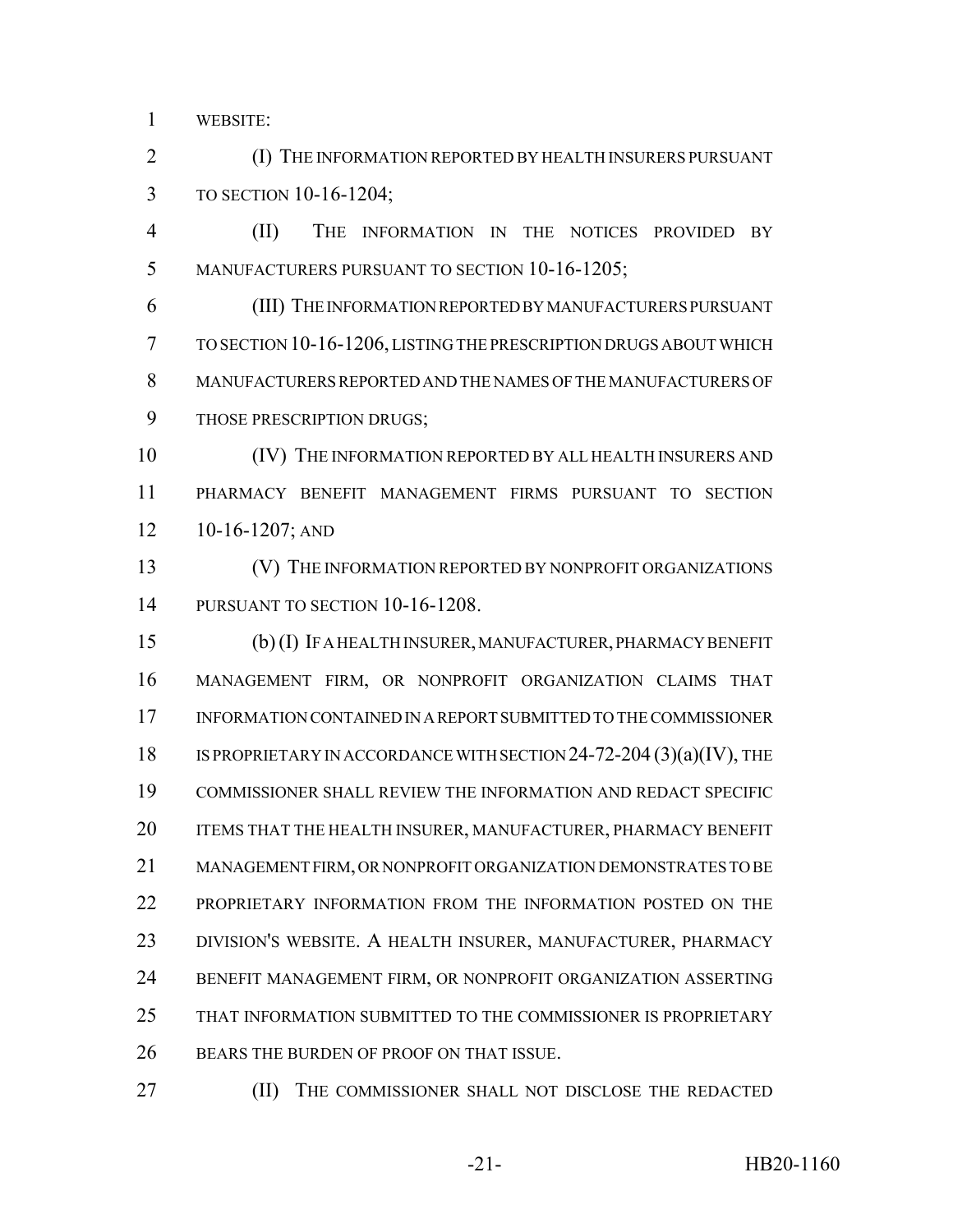ITEMS TO THE PUBLIC OR ANY PERSON OUTSIDE THE DIVISION, OTHER THAN A DISINTERESTED THIRD PARTY WITH WHOM THE COMMISSIONER CONTRACTS TO PERFORM THE ANALYSIS REQUIRED PURSUANT TO SUBSECTION (2) OF THIS SECTION OR OTHER STATE AGENCIES THAT ARE PURCHASERS, EXCEPT AS OTHERWISE REQUIRED PURSUANT TO PART 2 OF ARTICLE 72 OF TITLE 24.

 (2) (a) (I) THE COMMISSIONER, OR A DISINTERESTED THIRD PARTY WITH WHOM THE COMMISSIONER CONTRACTS, SHALL ANALYZE THE DATA REPORTED BY HEALTH INSURERS PURSUANT TO SECTION 10-16-1204, THE DATA REPORTED BY MANUFACTURERS PURSUANT TO SECTION 10-16-1206, THE DATA REPORTED BY PHARMACY BENEFIT MANAGEMENT FIRMS 12 PURSUANT TO SECTION 10-16-1207, THE DATA REPORTED BY NONPROFIT ORGANIZATIONS PURSUANT TO SECTION 10-16-1208, THE HEALTH INSURER RATE INFORMATION FILED PURSUANT TO SECTION 10-16-107, AND ANY OTHER RELEVANT DATA THE COMMISSIONER POSSESSES IN ORDER TO DETERMINE THE OVERALL EFFECT OF PRESCRIPTION DRUG COSTS ON PREMIUMS. THE COMMISSIONER SHALL ISSUE A REPORT, AS PART OF THE REPORT PREPARED PURSUANT TO SECTION 10-16-111 (4)(c), ANALYZING THE PRESCRIPTION DRUG COST DATA AND THE EFFECT OF PRESCRIPTION DRUG COSTS ON PREMIUMS.

21 (II) THE COMMISSIONER SHALL INCLUDE IN THE REPORT REQUIRED 22 BY THIS SUBSECTION  $(2)(a)$ , BASED ON INFORMATION REPORTED BY HEALTH INSURERS PURSUANT TO SECTION 10-16-1204 (2) AND THE HEALTH INSURERS' CERTIFICATIONS SUBMITTED PURSUANT TO SECTION 10-16-1204 (3), A DESCRIPTION OF THE REBATE PRACTICES OF HEALTH INSURERS, INCLUDING:

**(A)** AN EXPLANATION OF THE MANNER IN WHICH HEALTH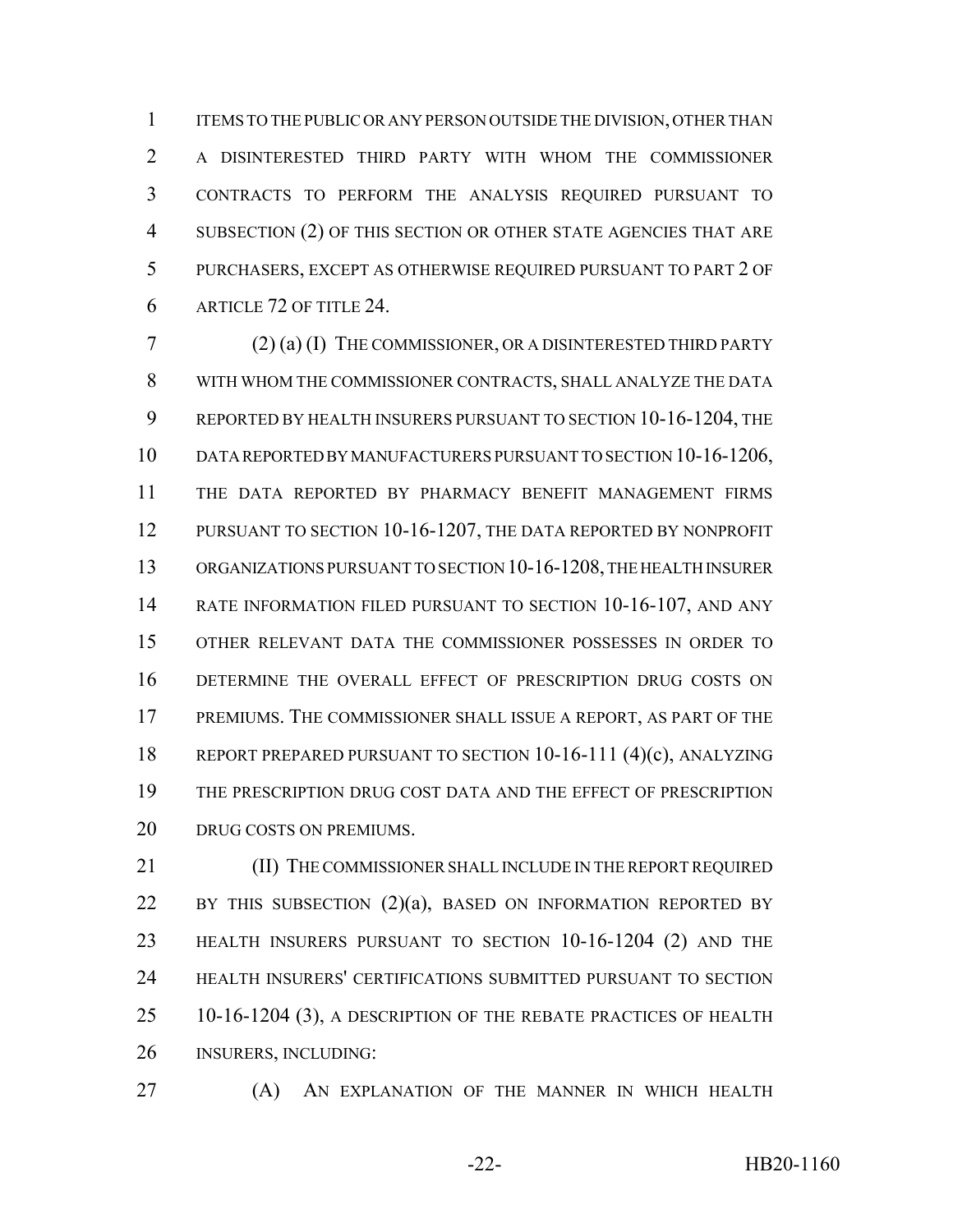INSURERS ACCOUNTED FOR REBATES IN CALCULATING PREMIUMS FOR HEALTH BENEFIT PLANS ISSUED OR RENEWED DURING THE YEAR;

 (B) ANY OTHER MANNER IN WHICH HEALTH INSURERS APPLIED REBATES DURING THE YEAR; AND

 (C) OTHER INFORMATION THE COMMISSIONER DEEMS RELEVANT FOR PURPOSES OF THE REPORT REQUIRED BY THIS SUBSECTION (2).

 (III) IF A HEALTH INSURER, MANUFACTURER, PHARMACY BENEFIT MANAGEMENT FIRM, OR NONPROFIT ORGANIZATION CLAIMS, PURSUANT TO 9 SUBSECTION (1)(b) OF THIS SECTION, THAT INFORMATION CONTAINED IN A REPORT SUBMITTED TO THE COMMISSIONER IS PROPRIETARY IN 11 ACCORDANCE WITH SECTION 24-72-204 (3)(a)(IV), THE COMMISSIONER SHALL REVIEW THE INFORMATION AND EXCLUDE FROM THE REPORT PREPARED PURSUANT TO THIS SUBSECTION (2) ANY INFORMATION THAT THE HEALTH INSURER, MANUFACTURER, PHARMACY BENEFIT MANAGEMENT FIRM, OR NONPROFIT ORGANIZATION DEMONSTRATES IS PROPRIETARY.IF THE COMMISSIONER CONTRACTS WITH A DISINTERESTED 17 THIRD PARTY TO CONDUCT THE ANALYSIS, THE DISINTERESTED THIRD PARTY SHALL NOT DISCLOSE TO THE PUBLIC OR ANY PERSON OUTSIDE THE DIVISION ANY INFORMATION THAT THE HEALTH INSURER, MANUFACTURER, PHARMACY BENEFIT MANAGEMENT FIRM, OR NONPROFIT ORGANIZATION 21 DEMONSTRATES TO BE PROPRIETARY PURSUANT TO SUBSECTION (1)(b) OF THIS SECTION. A HEALTH INSURER, MANUFACTURER, PHARMACY BENEFIT MANAGEMENT FIRM, OR NONPROFIT ORGANIZATION ASSERTING THAT INFORMATION SUBMITTED TO THE COMMISSIONER IS PROPRIETARY BEARS THE BURDEN OF PROOF ON THAT ISSUE.

 (b) BY DECEMBER 1, 2021, AND BY EACH DECEMBER 1 THEREAFTER, THE COMMISSIONER SHALL PUBLISH THE REPORT REQUIRED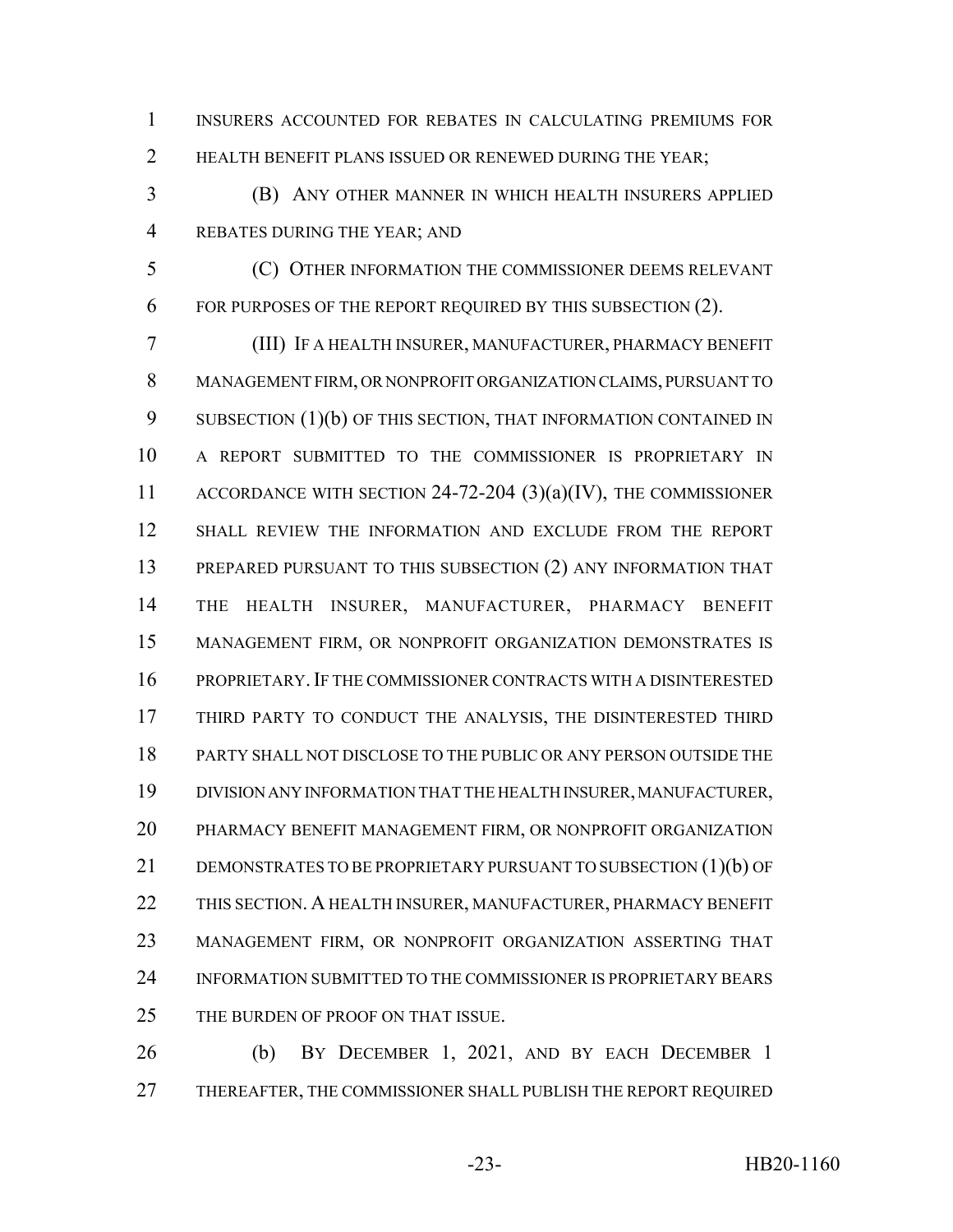BY THIS SUBSECTION (2) ON THE DIVISION'S WEBSITE, WHICH REPORT MUST ANALYZE THE DATA SPECIFIED IN SUBSECTION (2)(a) OF THIS SECTION THAT THE COMMISSIONER RECEIVED THROUGH JULY OF THE CALENDAR YEAR IN WHICH THE REPORT IS PUBLISHED.

 (c) BY DECEMBER 1, 2021, AND BY EACH DECEMBER 1 THEREAFTER, THE COMMISSIONER SHALL SUBMIT THE REPORT TO THE GOVERNOR, THE SENATE COMMITTEE ON HEALTH AND HUMAN SERVICES, AND THE HOUSE OF REPRESENTATIVES COMMITTEES ON HEALTH AND INSURANCE AND PUBLIC HEALTH CARE AND HUMAN SERVICES, OR THEIR SUCCESSOR COMMITTEES. ADDITIONALLY, THE COMMISSIONER SHALL PRESENT THE REPORT TO THE LEGISLATIVE COMMITTEES DURING THE COMMITTEES' HEARINGS HELD PRIOR TO THE 2022 LEGISLATIVE SESSION AND PRIOR TO EACH LEGISLATIVE SESSION THEREAFTER UNDER THE "STATE MEASUREMENT FOR ACCOUNTABLE, RESPONSIVE, AND TRANSPARENT (SMART) GOVERNMENT ACT", PART 2 OF ARTICLE 7 OF TITLE 2.

 (d) THE COMMISSIONER, IN CONSULTATION WITH THE DEPARTMENT OF HEALTH CARE POLICY AND FINANCING, THE DEPARTMENT OF CORRECTIONS, THE DEPARTMENT OF HUMAN SERVICES, AND ANY OTHER STATE DEPARTMENT THAT PURCHASES OR REIMBURSES THE COST OF PRESCRIPTION DRUGS ON BEHALF OF THE STATE OR AN ENTITY ACTING ON BEHALF OF A STATE DEPARTMENT, SHALL INCLUDE IN THE REPORT REQUIRED BY THIS SUBSECTION (2) ANY RECOMMENDATIONS FOR LEGISLATIVE CHANGES TO CONTAIN THE COSTS OF PRESCRIPTION DRUGS 25 AND REDUCE THE EFFECTS OF PRICE INCREASES ON:

26 (I) CONSUMERS;

**(II) THE DEPARTMENT OF HEALTH CARE POLICY AND FINANCING,**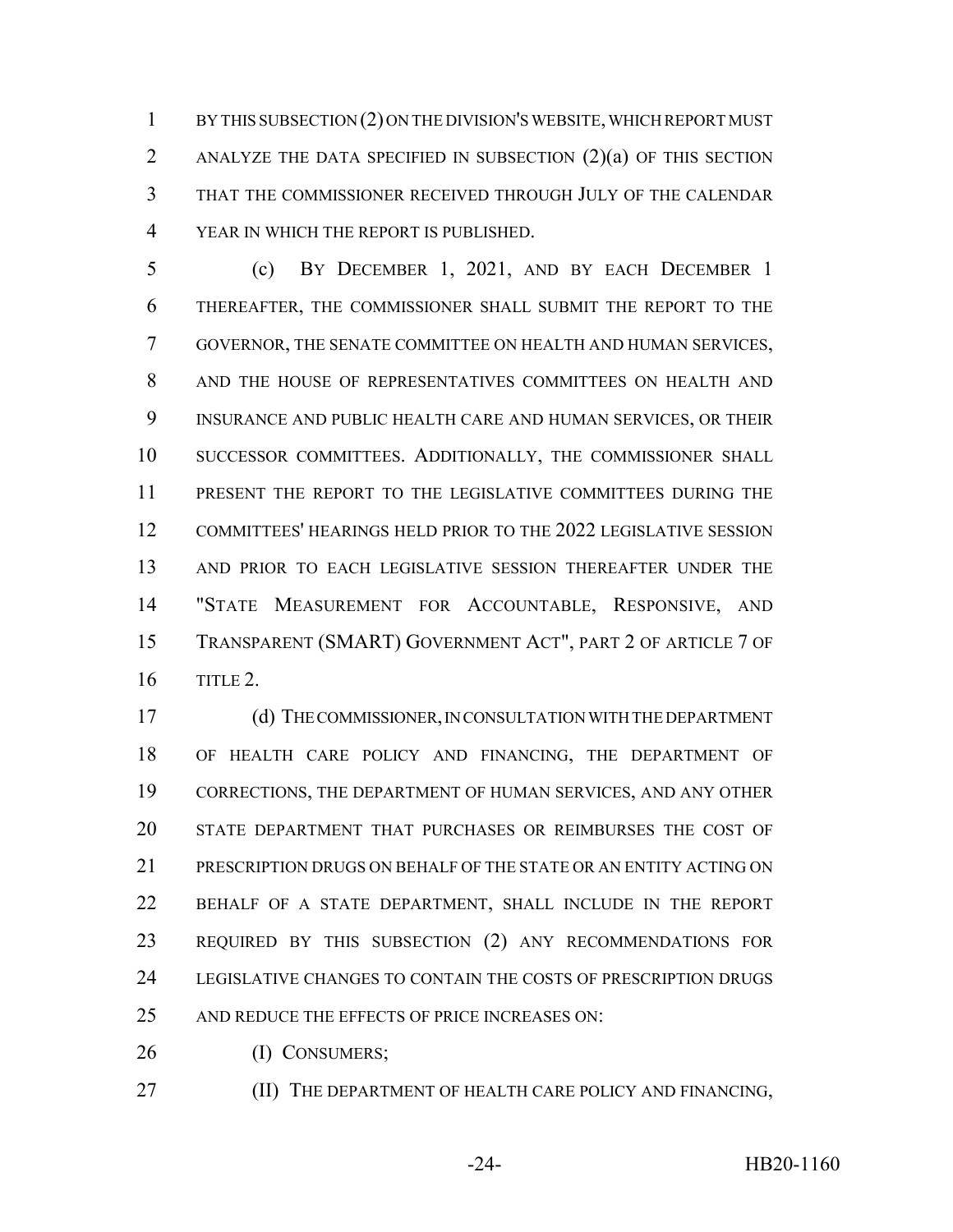REIMBURSES THE COST OF PRESCRIPTION DRUGS ON BEHALF OF THE STATE OR AN ENTITY ACTING ON BEHALF OF A STATE DEPARTMENT; (III) HEALTH INSURANCE PREMIUMS IN THE COMMERCIAL MARKET; AND (IV) HEALTH INSURANCE PREMIUMS FOR STATE GROUP BENEFIT PLANS. (e) THE REPORTING REQUIREMENT IN THIS SUBSECTION (2) IS NOT SUBJECT TO EXPIRATION UNDER SECTION 24-1-136 (11)(a)(I). **10-16-1210. Rules - coordination with other state entities.** (1) THE COMMISSIONER MAY ADOPT RULES AS NECESSARY TO IMPLEMENT THIS PART 12, INCLUDING RULES: (a) SPECIFYING THE FORM AND MANNER IN WHICH HEALTH INSURERS, MANUFACTURERS, PHARMACY BENEFIT MANAGEMENT FIRMS, AND NONPROFIT ORGANIZATIONS ARE TO REPORT INFORMATION REQUIRED BY SECTIONS 10-16-1204,10-16-1206,10-16-1207, AND 10-16-1208; AND (b) ESTABLISHING FILING FEES TO BE PAID BY HEALTH INSURERS, MANUFACTURERS, AND PHARMACY BENEFIT MANAGEMENT FIRMS, WHICH FEES MUST BE USED SOLELY TO PAY THE OPERATIONAL COSTS OF THE 21 DIVISION IN IMPLEMENTING AND ADMINISTERING THIS PART 12. 22 (2) THE COMMISSIONER MAY CONSULT WITH THE STATE BOARD OF PHARMACY, THE SECRETARY OF STATE, THE ATTORNEY GENERAL, AND THE STATE DEPARTMENTS THAT ARE PURCHASERS, AS SPECIFIED IN SECTION 10-16-1203 (13), IN ADOPTING NECESSARY RULES PURSUANT TO SUBSECTION (1) OF THIS SECTION, IN POSTING INFORMATION ON THE DIVISION'S WEBSITE PURSUANT TO SECTION 10-16-1209 (1), AND IN -25- HB20-1160

THE DEPARTMENT OF CORRECTIONS, THE DEPARTMENT OF HUMAN

SERVICES, AND ANY OTHER STATE DEPARTMENT THAT PURCHASES OR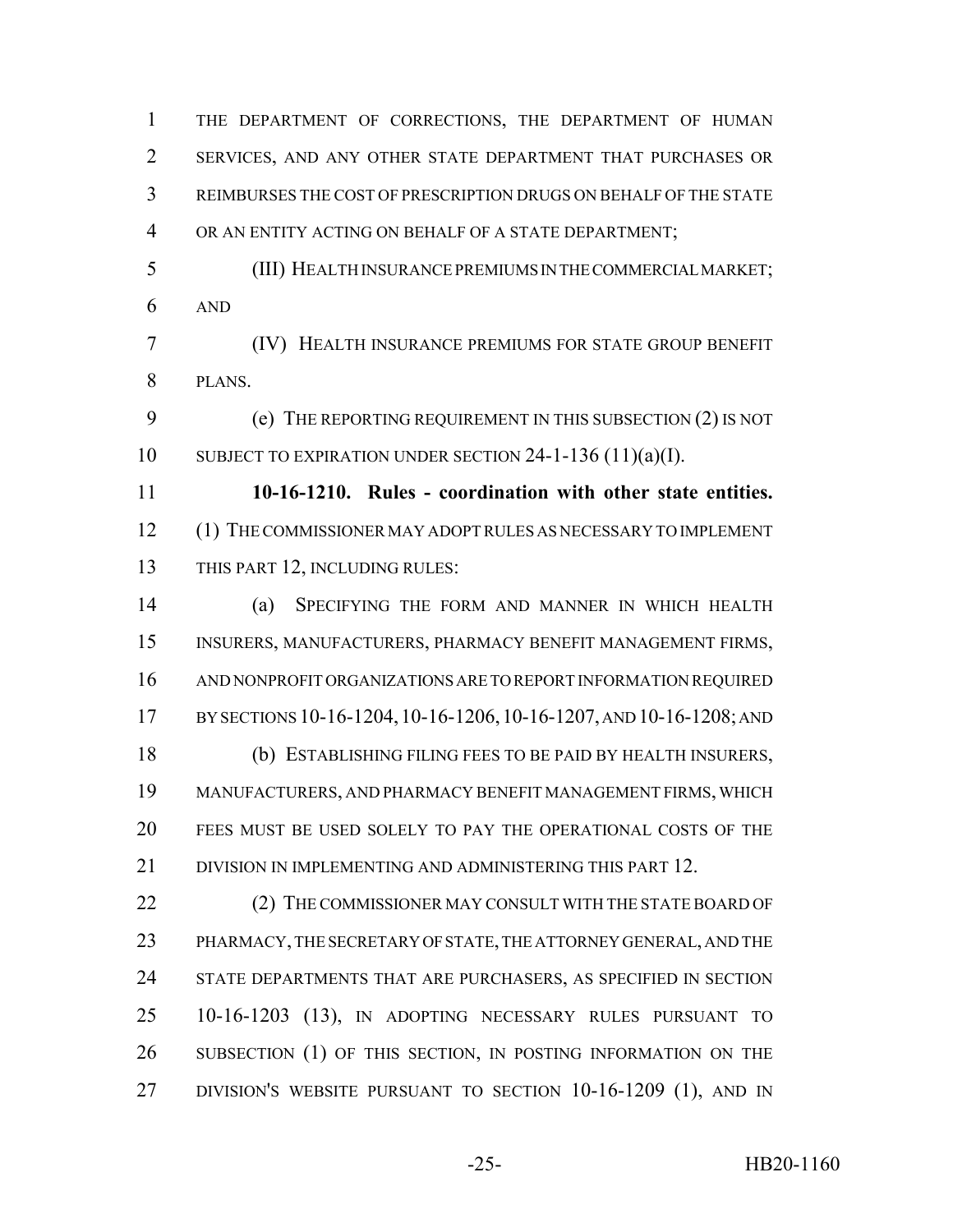TAKING ANY OTHER ACTION FOR THE PURPOSE OF IMPLEMENTING THIS PART 12.

 **10-16-1211. Violations - enforcement.** (1) A MANUFACTURER ENGAGES IN UNPROFESSIONAL CONDUCT UNDER SECTION 12-280-126 (1)(t) AND IS SUBJECT TO DISCIPLINE UNDER SECTION 12-280-127, INCLUDING PENALTIES UNDER SECTION 12-280-127 (5)(d), IF THE MANUFACTURER: (a) FAILS TO NOTIFY PURCHASERS OF A PRESCRIPTION DRUG PRICE INCREASE OR A NEW SPECIALTY DRUG INTRODUCED TO THE MARKET AS 9 REQUIRED BY SECTION 10-16-1205; (b) FAILS TO REPORT TO THE COMMISSIONER THE INFORMATION REQUIRED BY SECTION 10-16-1206; OR (c) FAILS TO PAY FILING FEES AS REQUIRED PURSUANT TO SECTION  $13 \t10-16-1210 \t(1)(b).$  (2) THE COMMISSIONER SHALL REPORT MANUFACTURER VIOLATIONS OF THIS PART 12 TO THE STATE BOARD OF PHARMACY. **SECTION 2.** In Colorado Revised Statutes, 10-3-1104, **add** (1)(tt) as follows: **10-3-1104. Unfair methods of competition - unfair or deceptive acts or practices.** (1) The following are defined as unfair methods of competition and unfair or deceptive acts or practices in the business of insurance: **(tt) FAILING TO COMPLY WITH SECTION 10-16-1207 (4) AND TO**  ENSURE THAT A PHARMACY BENEFIT MANAGEMENT FIRM THAT A HEALTH INSURER, AS DEFINED IN SECTION 10-16-1203 (5), USES TO MANAGE OR ADMINISTER PRESCRIPTION DRUG BENEFITS FOR THE HEALTH INSURER IS COMPLYING WITH SECTION 10-16-1207. **SECTION 3.** In Colorado Revised Statutes, 10-16-102, **amend**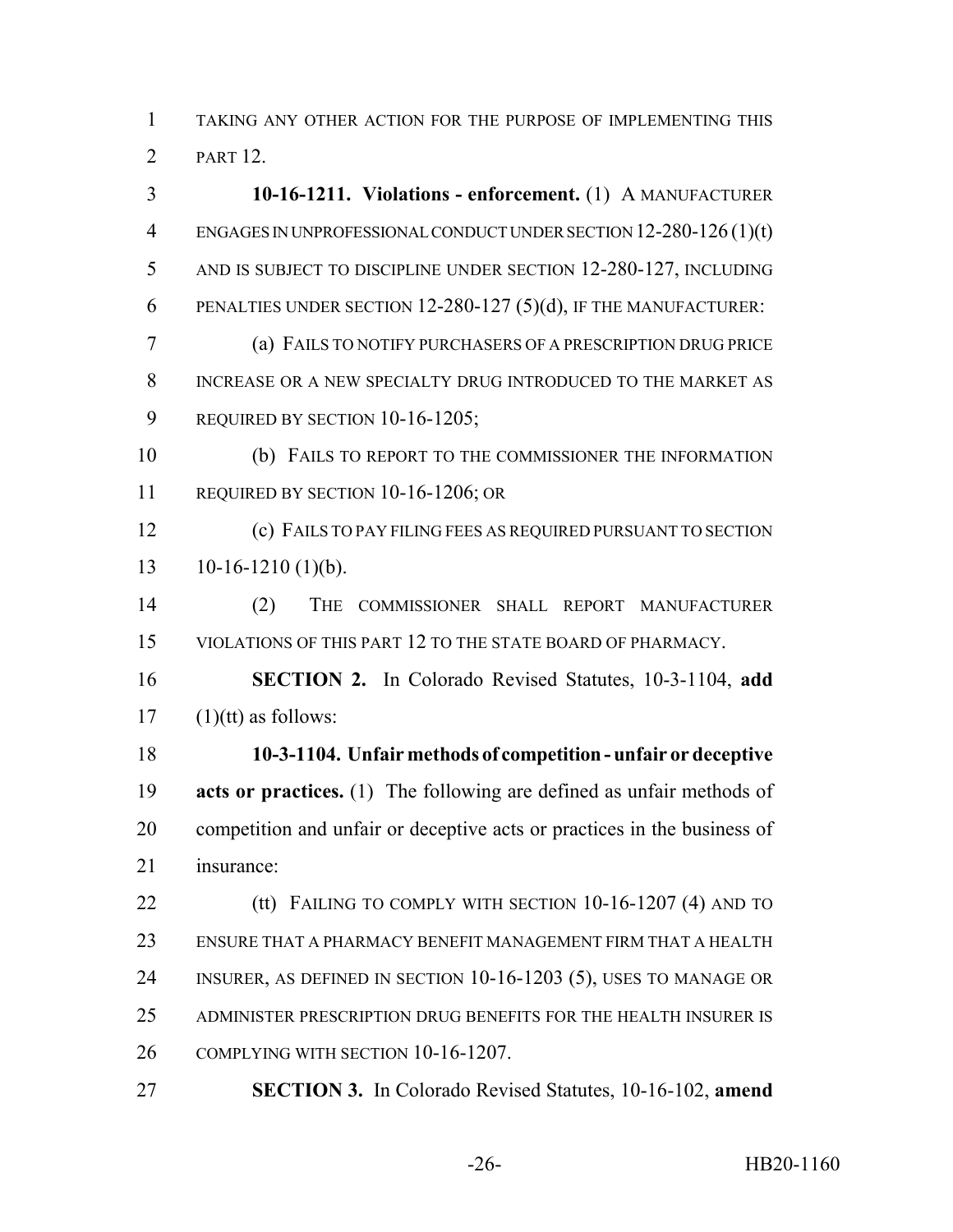1  $(49)$  as follows:

 **10-16-102. Definitions.** As used in this article 16, unless the context otherwise requires:

 (49) "Pharmacy benefit management firm" means any entity doing 5 business in this state that contracts to administer or manage ADMINISTERS OR MANAGES prescription drug benefits on behalf of any carrier that provides prescription drug benefits to residents of this state, EITHER PURSUANT TO A CONTRACT WITH THE CARRIER OR AS AN ENTITY THAT IS RELATED TO, ASSOCIATED BY COMMON OR OTHER OWNERSHIP WITH, OR OTHERWISE ASSOCIATED WITH THE CARRIER.

 **SECTION 4.** In Colorado Revised Statutes, 12-280-126, **add** 12  $(1)(t)$  as follows:

 **12-280-126. Unprofessional conduct - grounds for discipline.** (1) The board may take disciplinary or other action as authorized in section 12-20-404, after a hearing held in accordance with the provisions of sections 12-20-403 and 12-280-127, upon proof that the licensee, certificant, or registrant:

 (t) (I) HAS FAILED TO NOTIFY PURCHASERS OF PRESCRIPTION DRUG 19 PRICE INCREASES OR OF NEW SPECIALTY DRUGS INTRODUCED TO THE MARKET AS REQUIRED BY SECTION 10-16-1205;

**(II)** HAS FAILED TO REPORT THE INFORMATION REQUIRED BY 22 SECTION 10-16-1206 TO THE COMMISSIONER OF INSURANCE; OR

 (III) HAS FAILED TO PAY FILING FEES AS REQUIRED PURSUANT TO SECTION 10-16-1210 (1)(b).

 **SECTION 5.** In Colorado Revised Statutes, 12-280-127, **amend** (5)(a); and **add** (5)(d) as follows:

**12-280-127. Disciplinary actions.** (5) (a) Except as provided in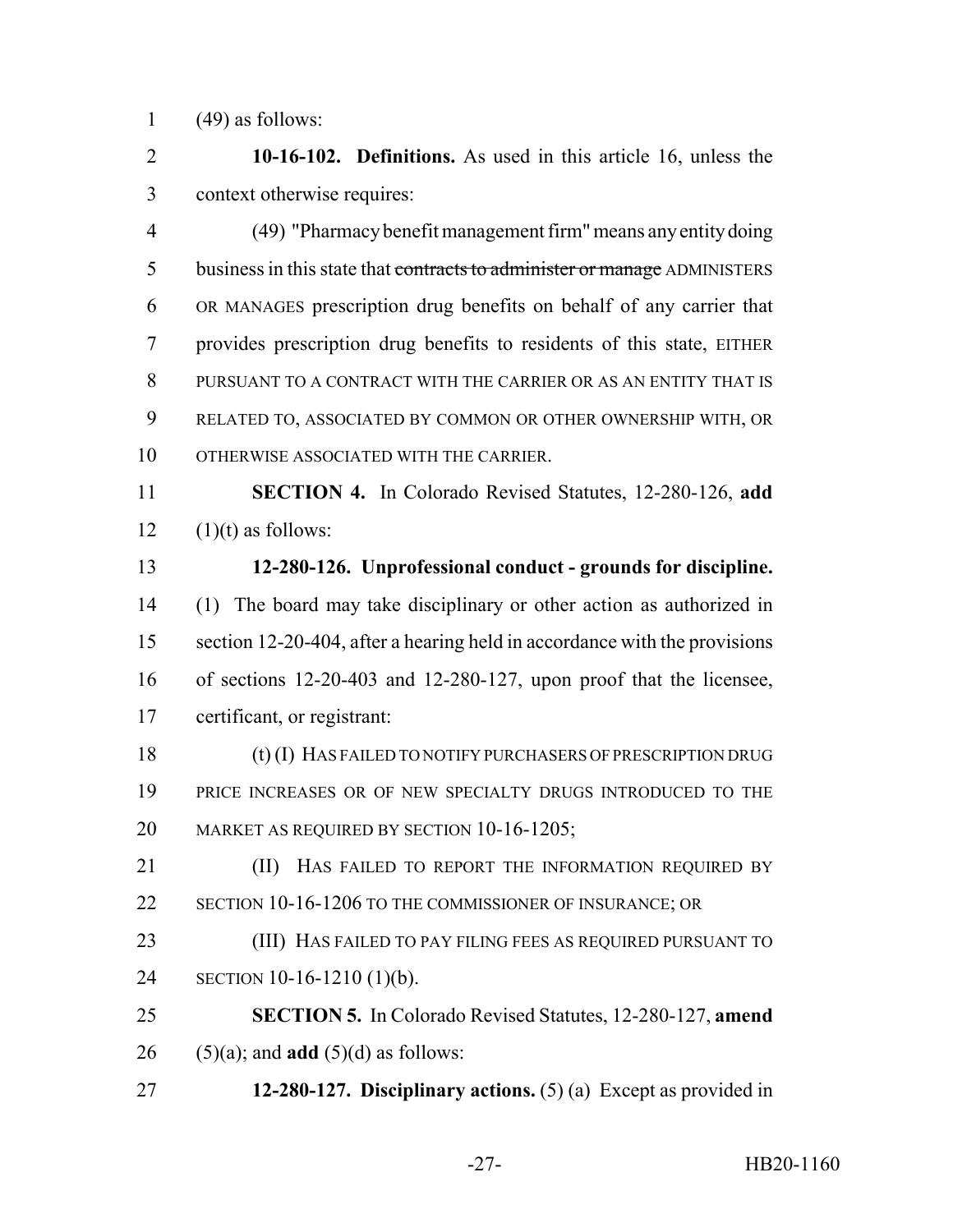1 subsections SUBSECTION (5)(b), and (5)(c), OR (5)(d) of this section, in 2 addition to any other penalty the board may impose pursuant to this section, the board may fine any registrant violating this article 280 or any rules promulgated pursuant to this article 280 not less than five hundred dollars and not more than five thousand dollars for each violation.

 (d) IN ADDITION TO ANY OTHER PENALTY THE BOARD MAY IMPOSE PURSUANT TO THIS SECTION, THE BOARD MAY IMPOSE AN ADMINISTRATIVE FINE ON A REGISTRANT FOR FAILING TO NOTIFY PURCHASERS OR REPORT INFORMATION TO THE COMMISSIONER OF INSURANCE AS SPECIFIED IN SECTION 12-280-126 (1)(t) UP TO TEN THOUSAND DOLLARS PER DAY FOR EACH DAY THE REGISTRANT FAILS TO COMPLY WITH THE NOTICE OR REPORTING REQUIREMENTS.

 **SECTION 6.** In Colorado Revised Statutes, **add** 10-16-152 as follows:

 **10-16-152. Cost-sharing for prescription drugs - required rebate reductions - definitions - rules - legislative declaration.** (1) THE GENERAL ASSEMBLY HEREBY FINDS AND DECLARES THAT:

 (a) WITH APPROXIMATELY ONE HUNDRED FIFTY BILLION DOLLARS IN PRESCRIPTION DRUG REBATES IN THE HEALTH CARE SYSTEM EACH YEAR, 20 IT IS UNCLEAR IF THESE REBATES ARE BEING USED TO BENEFIT CONSUMERS 21 BY PROVIDING THEM MAXIMIZED COST SAVINGS;

 (b) MOST COLORADANS EXPERIENCE INCREASES IN PRESCRIPTION DRUG COSTS AND DO NOT BENEFIT FROM INCREASING REBATES WITH CORRESPONDING OFFSETS IN THEIR COSTS; AND

 (c) REQUIRING HEALTH INSURERS TO PASS REBATE SAVINGS ON TO CONSUMERS BY LOWERING PREMIUMS BASED ON THE REBATES THEY RECEIVED FROM MANUFACTURERS FOR PRESCRIPTION DRUGS COVERED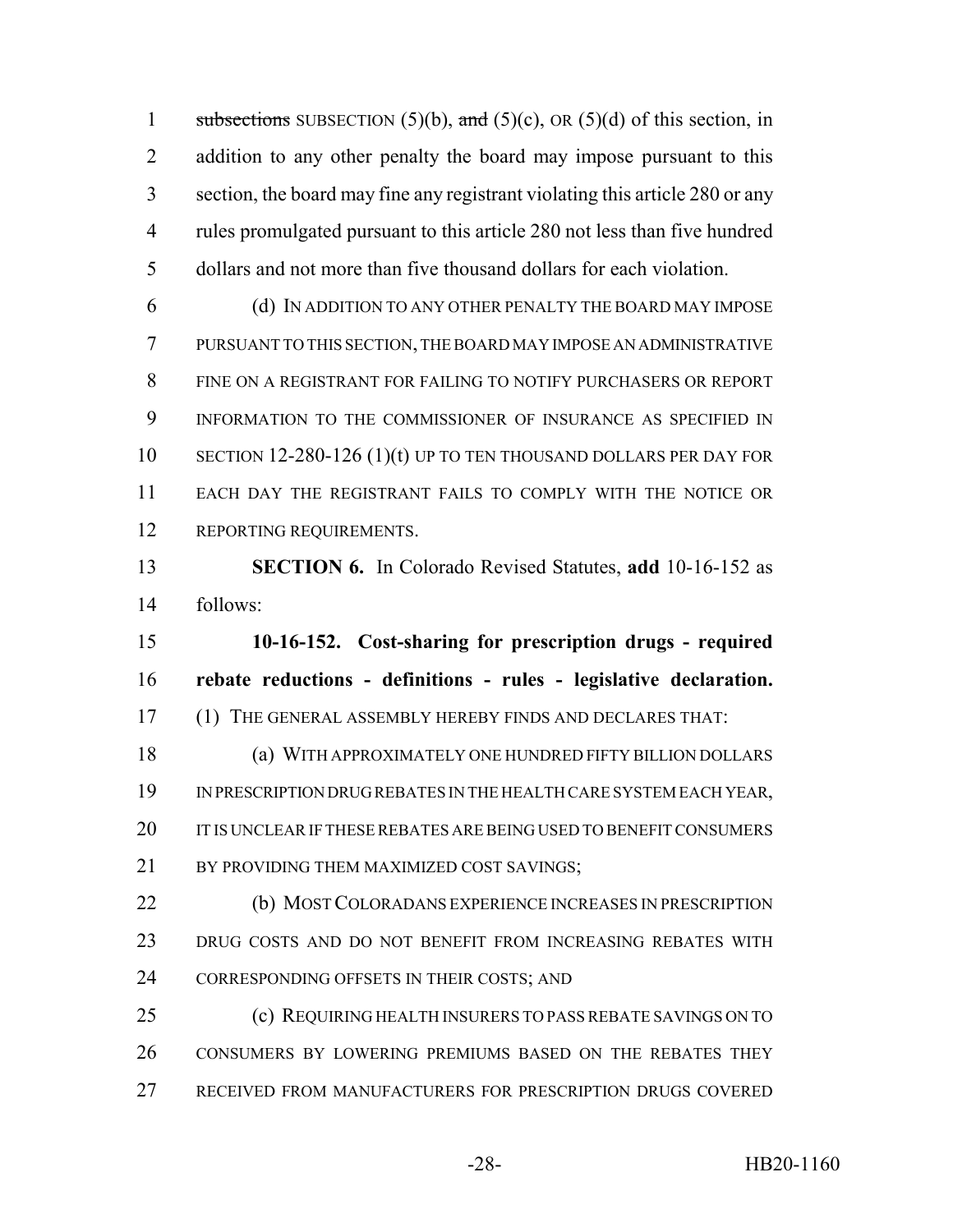UNDER THEIR HEALTH COVERAGE PLANS WILL PROVIDE IMMEDIATE FINANCIAL RELIEF FOR COLORADANS AND ENABLE THEM TO OFFSET THEIR RISING PRESCRIPTION DRUG COSTS.

 (2) AS USED IN THIS SECTION, UNLESS THE CONTEXT OTHERWISE REQUIRES:

(a) "HEALTH INSURER" MEANS:

(I) A CARRIER AS DEFINED IN SECTION 10-16-102 (8); AND

 (II) A CARRIER, AS DEFINED IN SECTION 24-50-603 (2), THAT PROVIDES OR ADMINISTERS A GROUP BENEFIT PLAN FOR STATE EMPLOYEES PURSUANT TO PART 6 OF ARTICLE 50 OF TITLE 24.

 (b) "MANUFACTURE" HAS THE SAME MEANING AS SPECIFIED IN SECTION 12-280-103 (26).

(c) "MANUFACTURER" MEANS:

 (I) A PERSON THAT MANUFACTURES A PRESCRIPTION DRUG THAT IS MADE AVAILABLE IN COLORADO; AND

16 (II) A HOLDING COMPANY OR OTHER AFFILIATE OF A PERSON 17 DESCRIBED IN SUBSECTION  $(2)(c)(I)$  OF THIS SECTION.

 (d) "PRESCRIPTION DRUG" HAS THE MEANING AS SPECIFIED IN SECTION 12-280-103 (42).

 (e) "REBATE" MEANS A REBATE, DISCOUNT, MARKET SHARE ALLOWANCE, REMUNERATION, COMPENSATION, OR OTHER PAYMENT OR PRICE CONCESSION PROVIDED BY A MANUFACTURER TO A PHARMACY BENEFIT MANAGEMENT FIRM OR HEALTH INSURER.

 (3) FOR EACH HEALTH COVERAGE PLAN, INCLUDING A GROUP BENEFIT PLAN, ISSUED OR RENEWED ON OR AFTER JANUARY 1, 2022, A HEALTH INSURER SHALL REDUCE PREMIUMS FOR THE PLAN BY AN AMOUNT 27 EQUAL TO ONE HUNDRED PERCENT OF THE ESTIMATED REBATES FOR